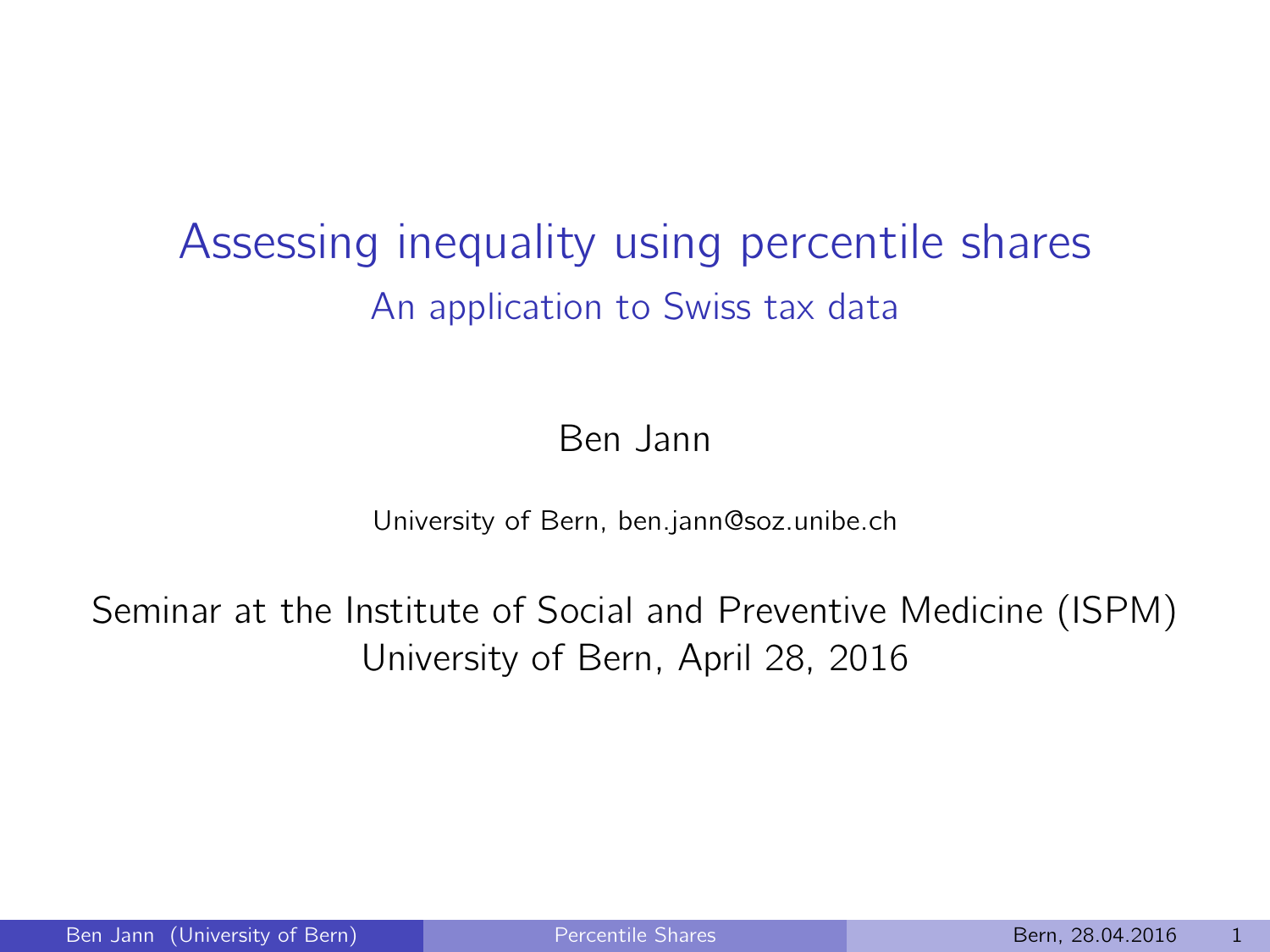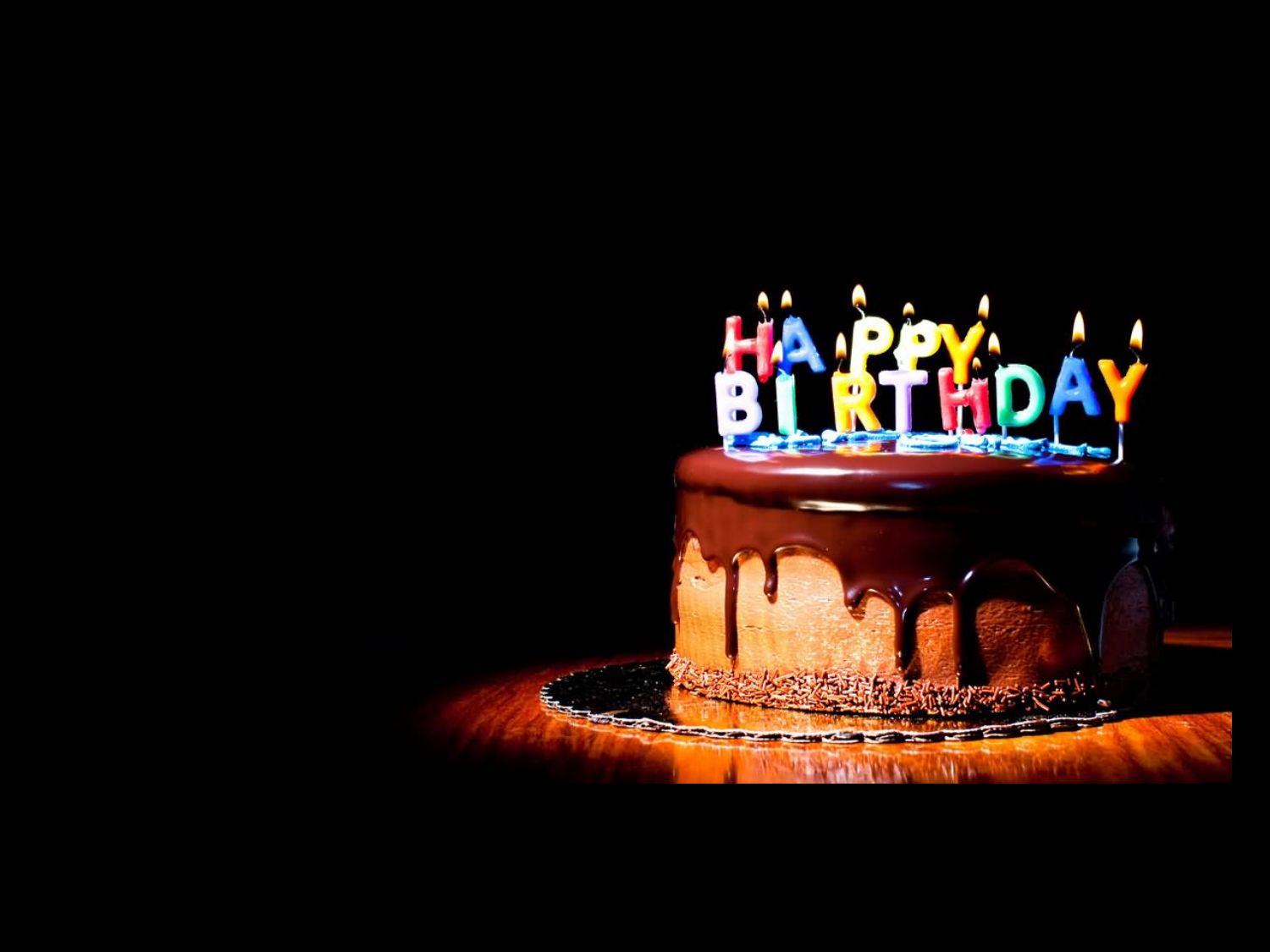

 $\triangleright$  $\triangleright$  [http://www.youtube.com/watch?v=slTF\\_XXoKAQ](http://www.youtube.com/watch?v=slTF_XXoKAQ)

von Leu/Burri/Priester (1997), die über Daten der Vermögensverteilung aus dem Jahre 1992

 $\triangleright$  [https://www.ted.com/talks/dan\\_ariely\\_how\\_equal\\_do\\_we\\_](https://www.ted.com/talks/dan_ariely_how_equal_do_we_want_the_world_to_be_you_d_be_surprised) [want\\_the\\_world\\_to\\_be\\_you\\_d\\_be\\_surprised](https://www.ted.com/talks/dan_ariely_how_equal_do_we_want_the_world_to_be_you_d_be_surprised)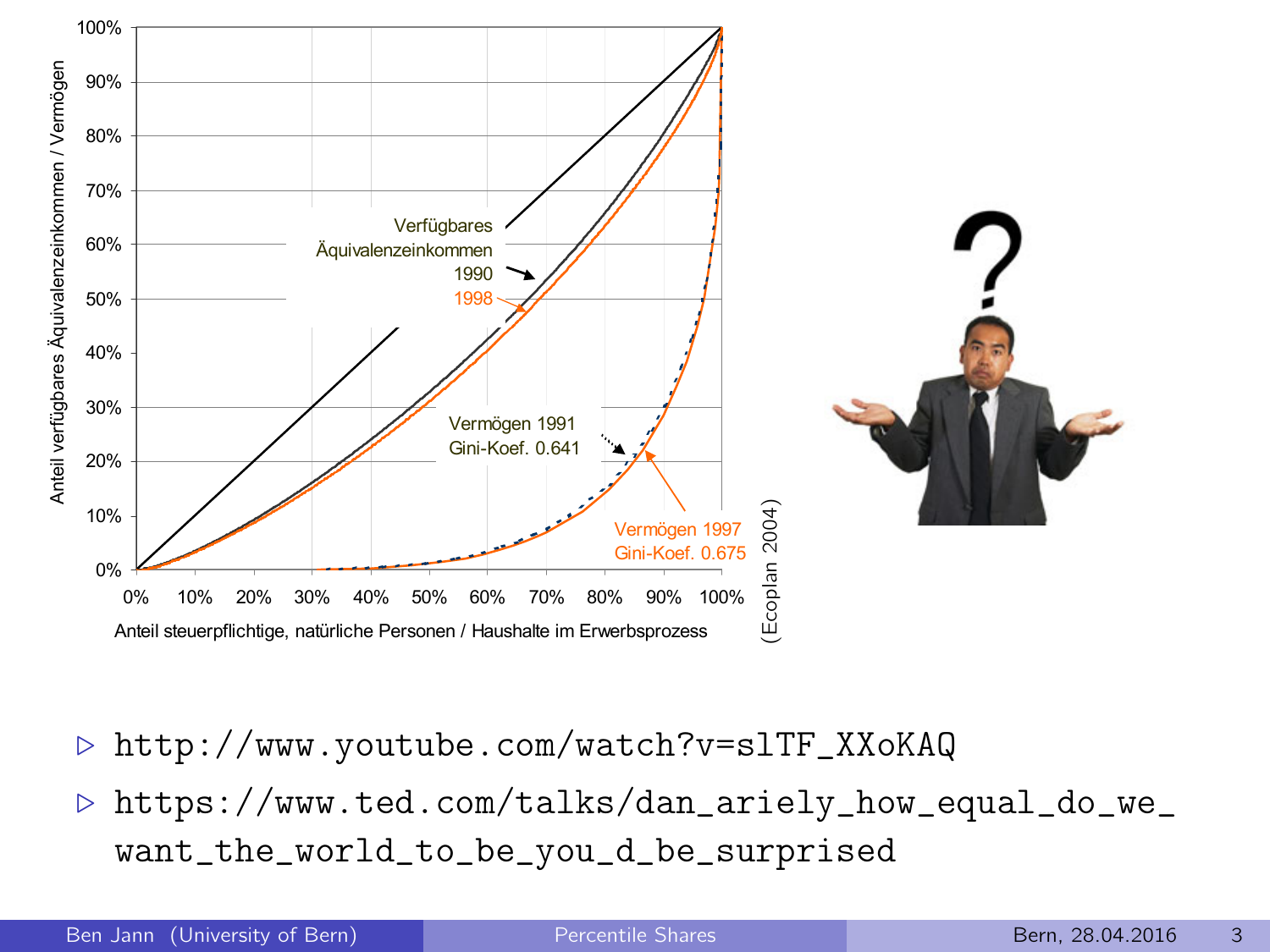## **Outline**

- Motivation
- **•** Estimation of percentile shares
- The pshare Stata command
- **•** Examples
- Small sample bias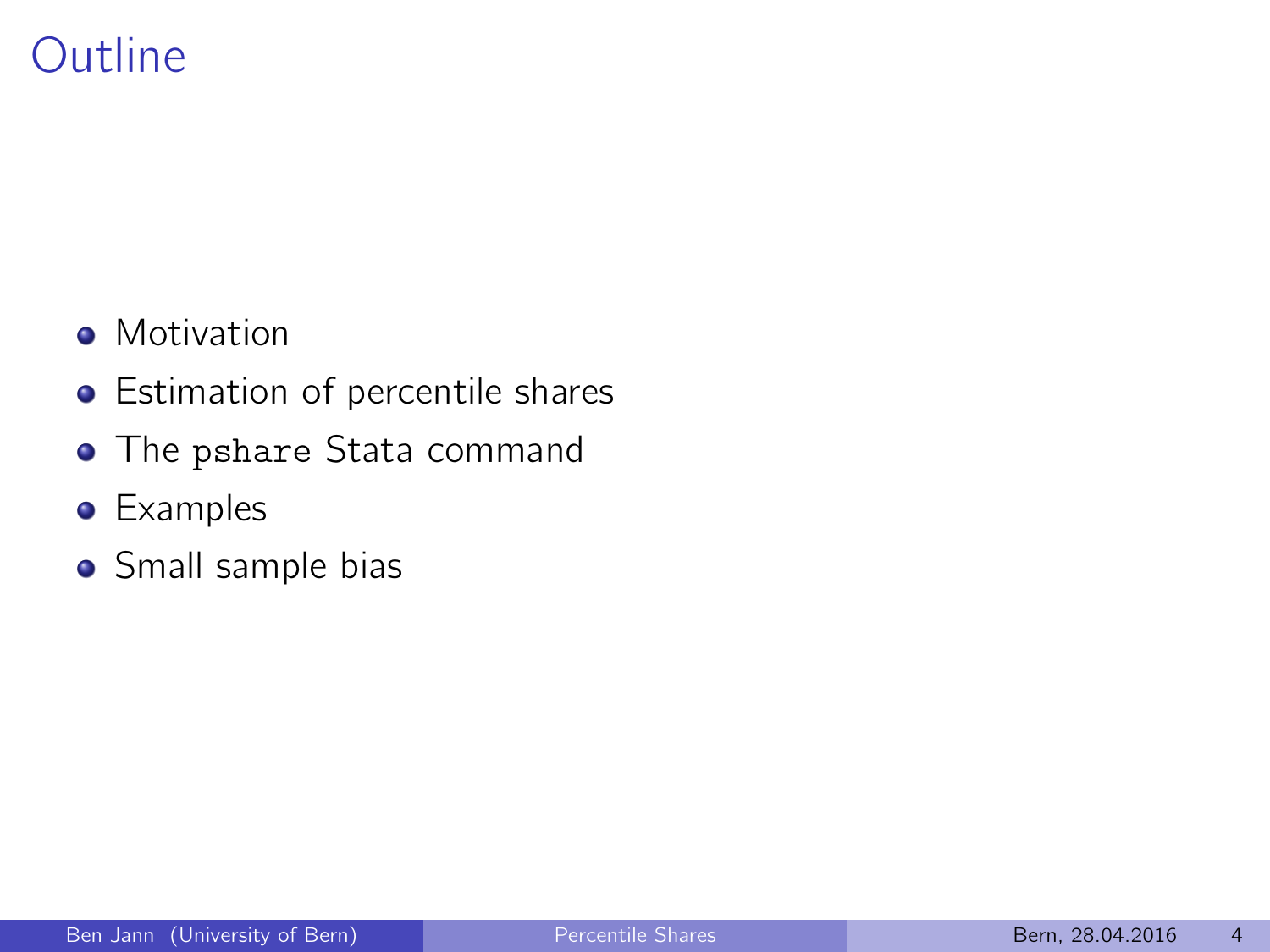## Estimation of percentile shares

- Outcome variable of interest, e.g. income: Y
- Distribution function:  $F(y) = Pr\{Y \leq y\}$
- Quantile function:  $Q(\rho) = F^{-1}(\rho) = \inf\{y | F(y) \ge \rho\}$ ,  $\rho \in [0, 1]$
- **o** Lorenz ordinates:

$$
L(p) = \int_{-\infty}^{Q_p} y \, dF(y) \bigg/ \int_{-\infty}^{\infty} y \, dF(y)
$$

**•** Finite population form:

$$
L(p) = \sum_{i=1}^N y_i \mathcal{I}\{y_i \leq Q_p\} / \sum_{i=1}^N y_i
$$

Percentile share: proportion of total outcome within quantile interval  $[Q_{\rho_{\ell-1}}, Q_{\rho_{\ell}}], \ \rho_{\ell-1} \leq \rho_{\ell}$ 

$$
S_{\ell} = L(p_{\ell}) - L(p_{\ell-1})
$$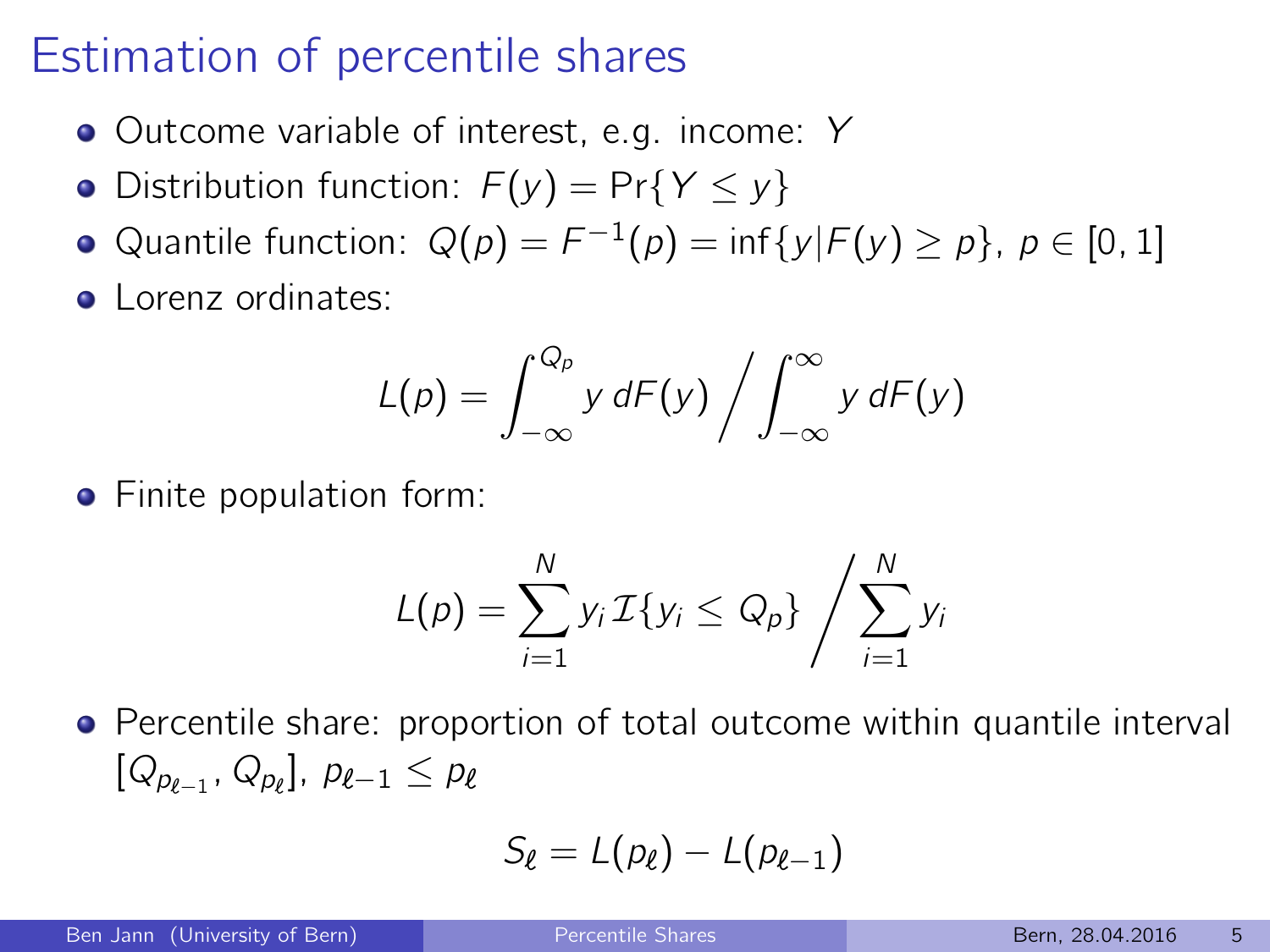# Estimation of percentile shares

 $\bullet$  Estimation given sample of size *n*:

$$
\widehat{S}_{\ell} = \widehat{L}(p_{\ell}) - \widehat{L}(p_{\ell-1})
$$

$$
\widehat{L}(p) = (1 - \gamma)\widetilde{Y}_{j-1} + \gamma\widetilde{Y}_{j}
$$

$$
\widetilde{Y}_{j} = \sum_{i=1}^{j} y_{(i)} / \sum_{i=1}^{n} y_{i}
$$

$$
\gamma = \frac{p - \widehat{p}_{j-1}}{\widehat{p}_{j} - \widehat{p}_{j-1}}
$$

$$
\hat{p}_j
$$
 where  $\hat{p}_{j-1} < p \le \hat{p}_j$  with  $\hat{p}_j = \frac{j}{n}$ 

 $y_i$  where  $y_{(i)}$  refers to ordered values

(linear interpolation)

#### **o** Standard errors

- $\rightarrow$  approximate standard errors can be obtained by the estimating equations approach as proposed by Binder and Kovacevic (1995)
- $\triangleright$  supports complex survey data and joint estimation across subpopulations or repeated measures
- $\blacktriangleright$  alternative: bootstrap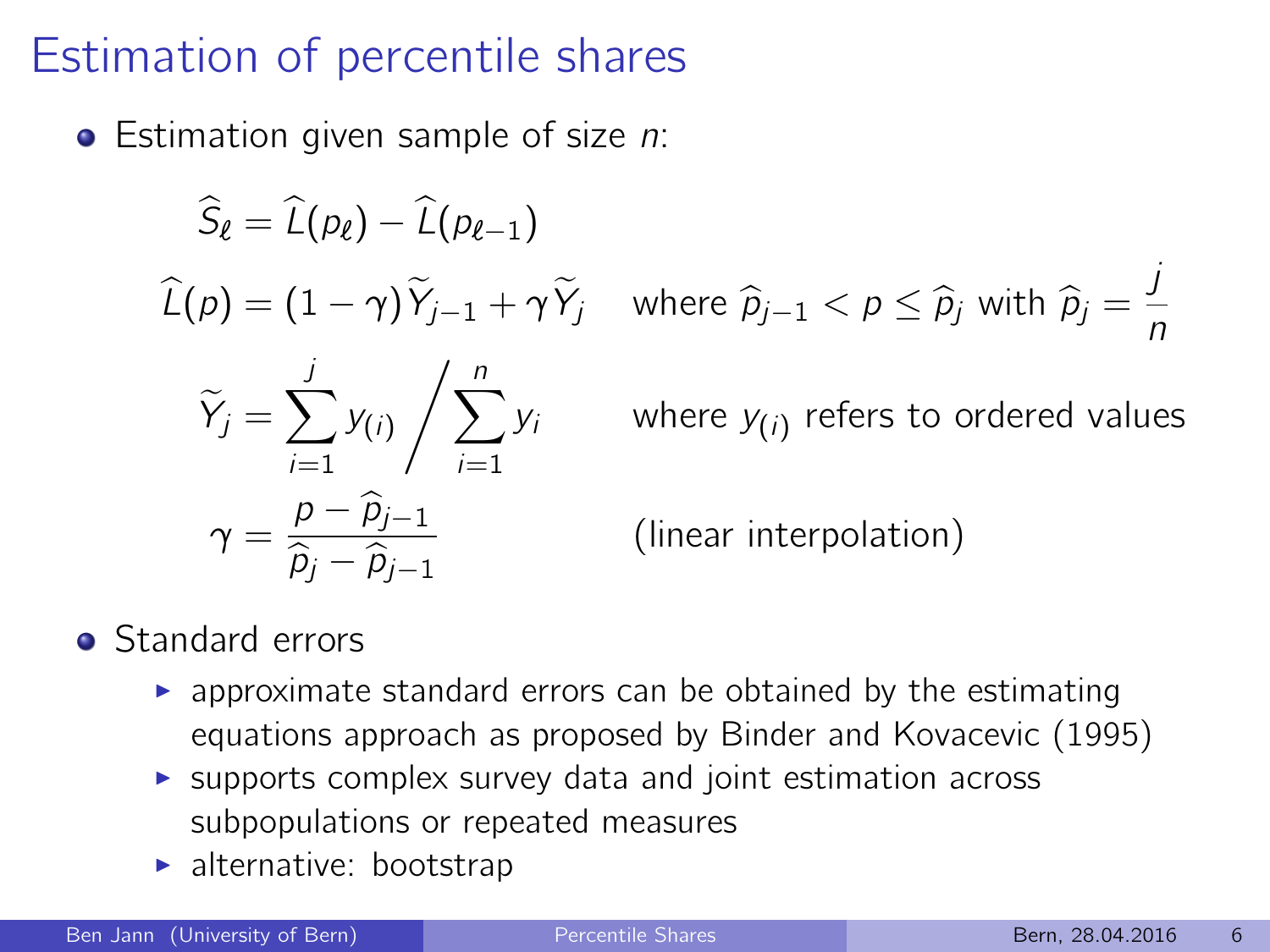## Estimation of percentile shares: standard errors

• Let  $\theta$  be a parameter interest and  $\lambda$  be a vector of nuisance parameters. Furthermore, let  $u_\theta(y_i,\theta,\lambda)$  and  $u_\lambda(y_i,\lambda)$  be estimating functions such that, in the (finite) population,  $\theta$  and  $\lambda$  are the solutions to

$$
U_{\theta}(\theta,\lambda)=\sum_{i=1}^N u_{\theta}(y_i,\theta,\lambda)=0 \text{ and } U_{\lambda}(\lambda)=\sum_{i=1}^N u_{\lambda}(y_i,\lambda)=0
$$

• Following Kovacević and Binder (1997), the sampling variance of  $\hat{\theta}$ can be approximated by a variance estimate of

$$
\sum_s w_i u^*(y_i, \hat{\theta}, \hat{\lambda})
$$

where  $w_i$  are sampling weights and

$$
u^*(y_i, \theta, \lambda) = \left(-u_{\theta}(y_i, \theta, \lambda) + \frac{\partial U_{\theta}}{\partial \lambda} \left[\frac{\partial U_{\lambda}}{\partial \lambda}\right]^{-1} u_{\lambda}(y_i, \lambda)\right) \left[\frac{\partial U_{\theta}}{\partial \theta}\right]^{-1}
$$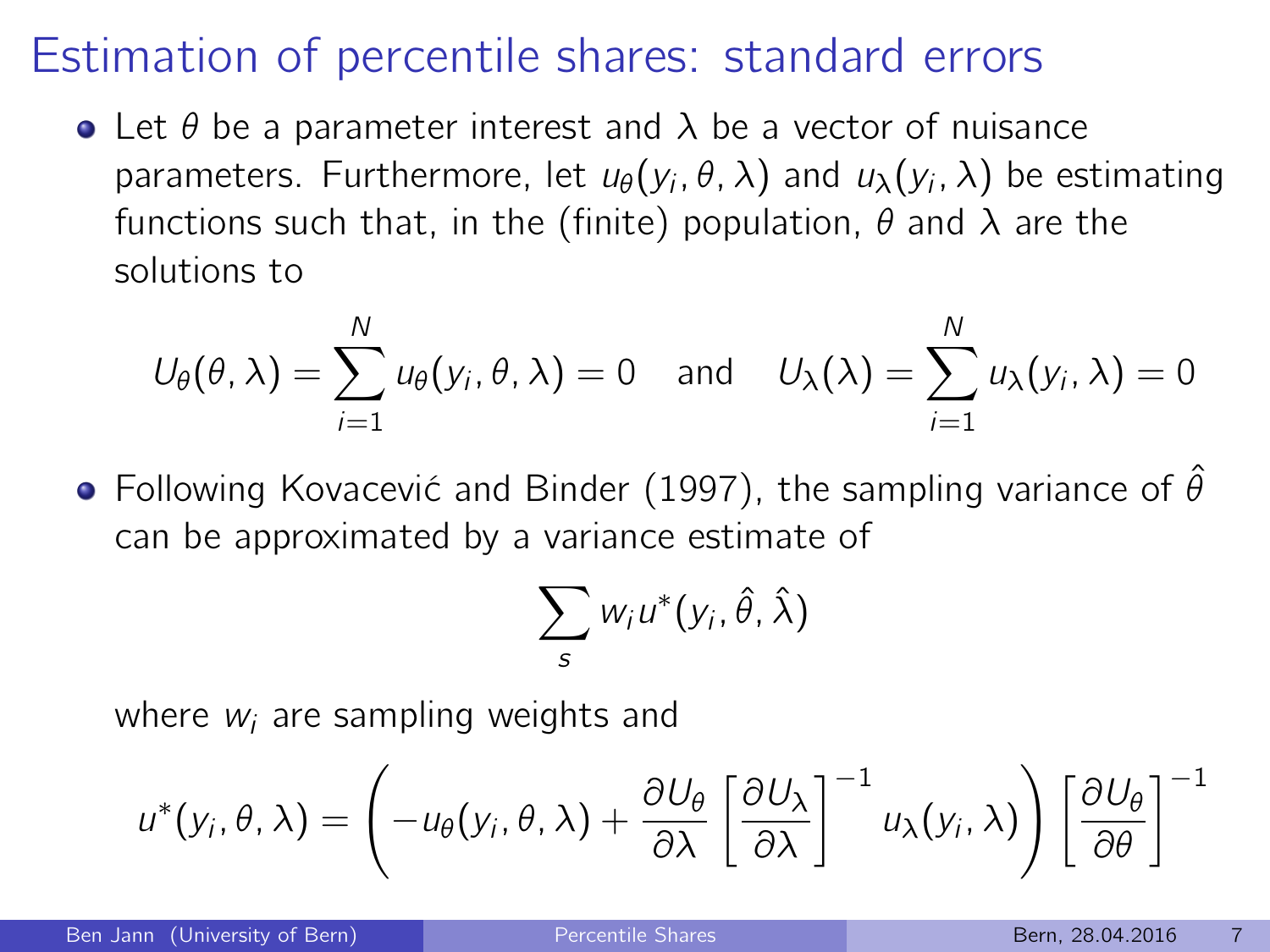Estimation of percentile shares: standard errors

• For percentile shares, 
$$
\theta = S
$$
 and  $\lambda = \begin{bmatrix} Q_1 \\ Q_2 \end{bmatrix}$ .

• The estimating functions are:

$$
u_{\theta} = y_i \mathcal{I}\{y_i \le Q_2\} - y_i \mathcal{I}\{y_i \le Q_1\} - y_i S
$$

$$
u_{\lambda} = \begin{bmatrix} \mathcal{I}\{y_i \le Q_1\} - p_1 \\ \mathcal{I}\{y_i \le Q_2\} - p_2 \end{bmatrix}
$$

Hence:

$$
y_{i}\mathcal{I}\{y_{i} \le Q_{2}\} - y_{i}\mathcal{I}\{y_{i} \le Q_{1}\} - y_{i}S
$$
\n
$$
u^{*} = \frac{-Q_{2}(\mathcal{I}\{y_{i} \le Q_{2}\} - p_{2}) + Q_{1}(\mathcal{I}\{y_{i} \le Q_{1}\} - p_{1})}{\sum y_{i}}
$$
\n
$$
(y_{i} - Q_{2})\mathcal{I}\{y_{i} \le Q_{2}\} - (y_{i} - Q_{1})\mathcal{I}\{y_{i} \le Q_{1}\}
$$
\n
$$
+Q_{2}p_{2} - Q_{1}p_{1} - y_{i}S
$$
\n
$$
\sum y_{i}
$$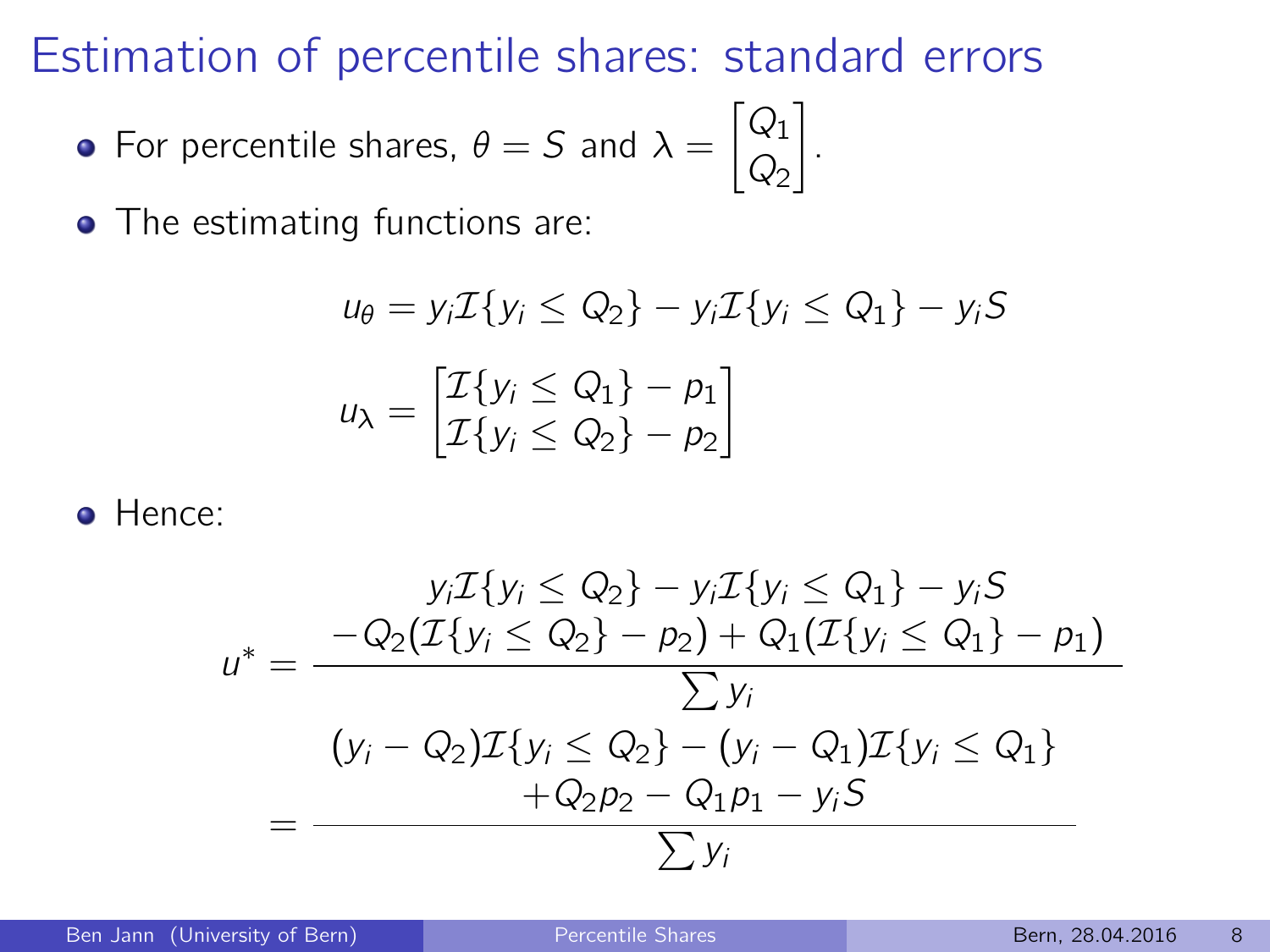## Estimation of percentile shares: some extensions

- Percentile share "density":
	- $\triangleright$  particularly useful for graphing

$$
D_{\ell} = \frac{S_{\ell}}{p_{\ell} - p_{\ell-1}} = \frac{L(p_{\ell}) - L(p_{\ell-1})}{p_{\ell} - p_{\ell-1}}
$$

**o** Totals:

$$
\mathcal{T}_{\ell} = \sum_{i=1}^N y_i \mathcal{I}\{Q_{p_{\ell-1}} < y_i \leq Q_{p_{\ell}}\} = \mathcal{S}_{\ell} \cdot \sum_{i=1}^N y_i
$$

• Averages:

- $\blacktriangleright$  again, useful for graphing
- $\triangleright$  useful if you are also interested in levels, not just distribution

$$
A_{\ell} = \frac{T_{\ell}}{(p_{\ell} - p_{\ell-1}) \cdot N}
$$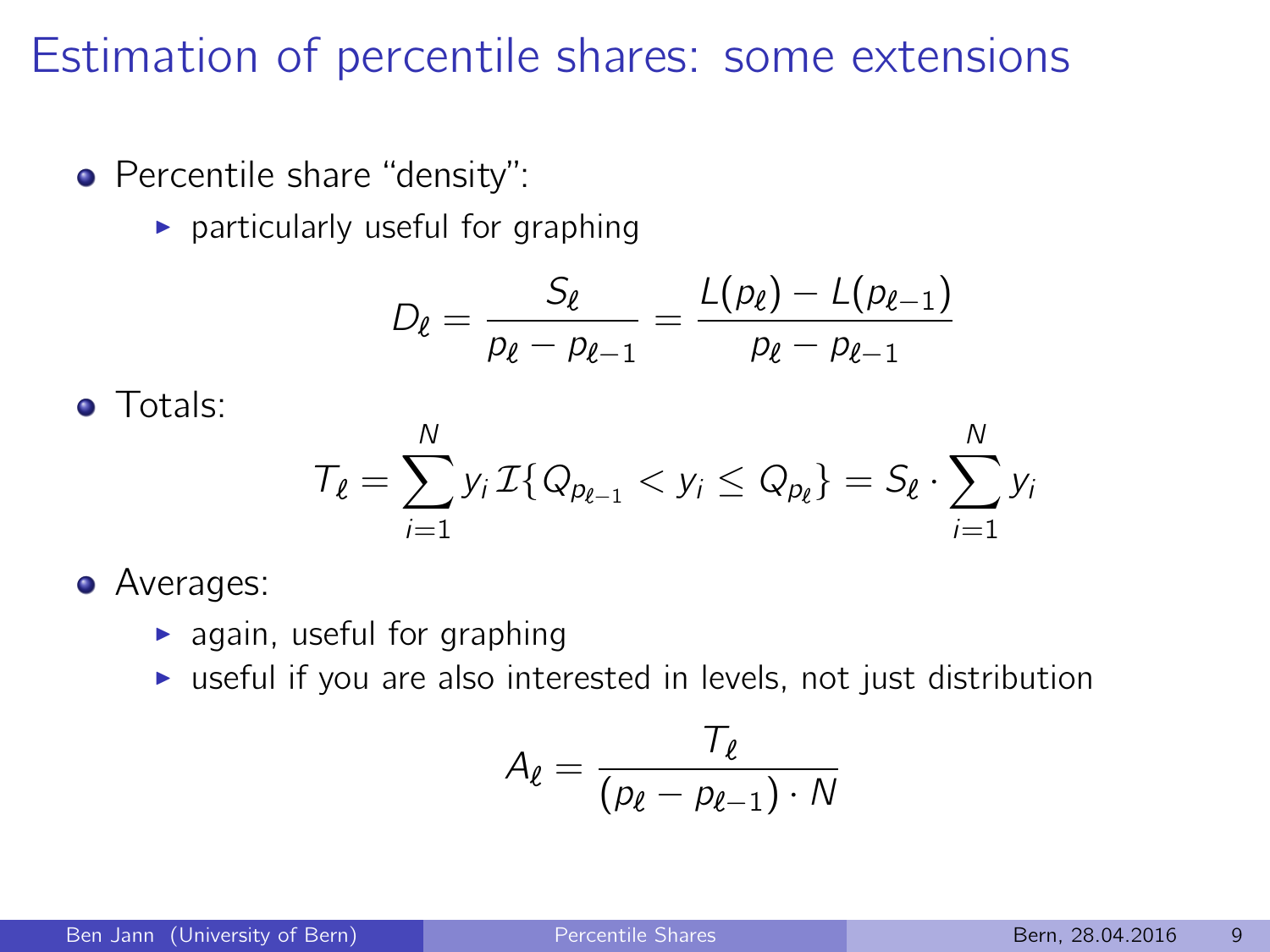## Estimation of percentile shares: some extensions

- Contrasts:
	- $\triangleright$  useful for comparing distributions, e.g. changes over time
	- $\triangleright$  standard errors easily computed using delta method

$$
S_{\ell}^A - S_{\ell}^B \qquad S_{\ell}^A / S_{\ell}^B \qquad \ln(S_{\ell}^A / S_{\ell}^B) \qquad \ldots
$$

- Renormalization (using a different total):
	- $\triangleright$  useful, e.g., to analyze income components or subpopulation shares

$$
L^*(p) = \sum_{i=1}^N y_i \mathcal{I}\{y_i \le Q_p\} / \mathcal{T}
$$

$$
S_{\ell}^* = L^*(p_{\ell}) - L^*(p_{\ell-1})
$$

with  $T$  whatever you like it to be (e.g. the total of variable  $Z$  or the total across subpopulations)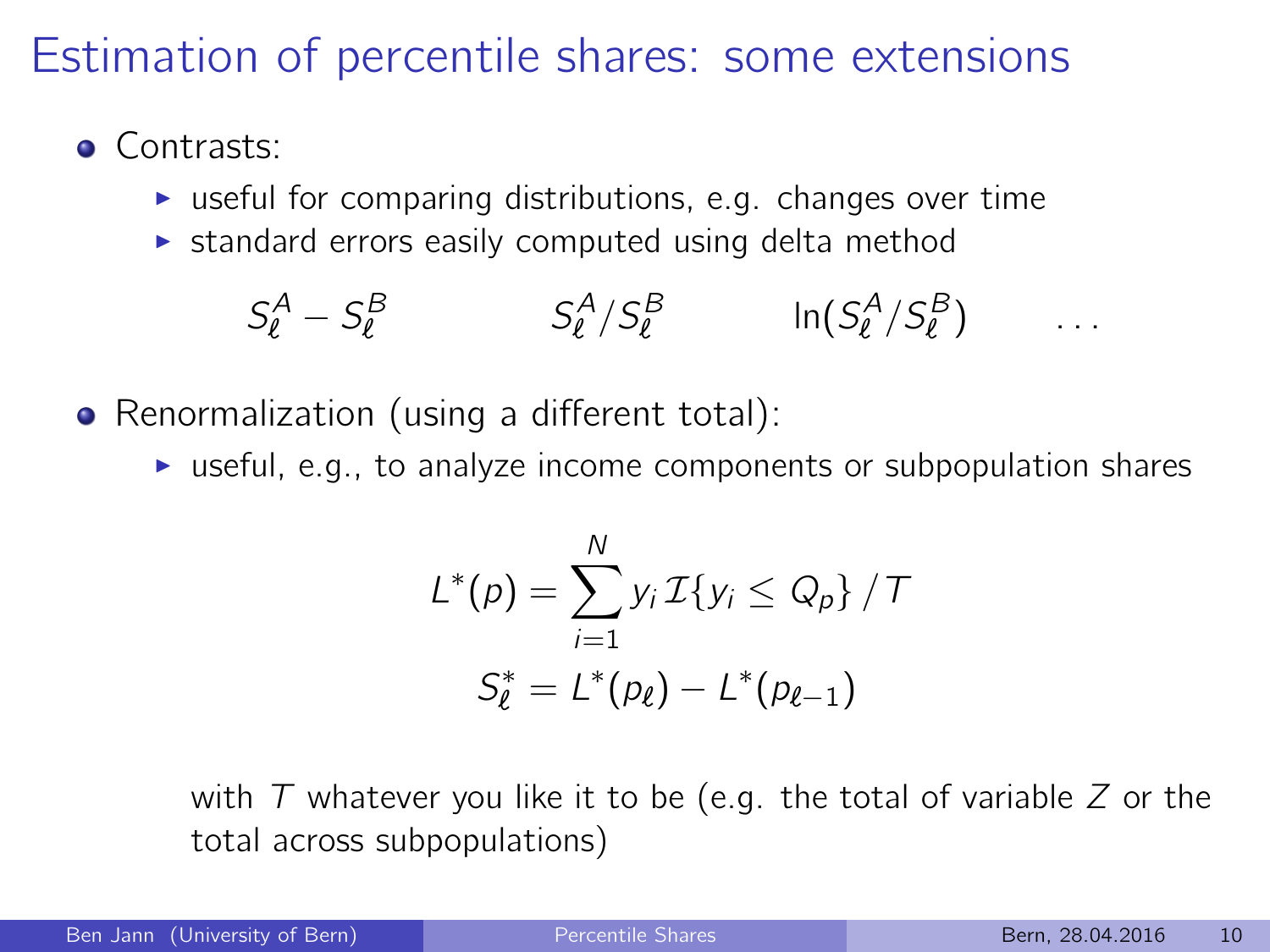## Estimation of percentile shares: some extensions

- **Concentration shares:** 
	- $\triangleright$  compute shares while ordering by a different variable
	- $\triangleright$  useful for analyzing relations between variables (wealth and income, pre- and post-tax income, etc.)

$$
L^{Z}(p) = \sum_{i=1}^{N} y_{i} \mathcal{I}\{z_{i} \leq Q_{p}^{Z}\} / \sum_{i=1}^{N} y_{i}
$$
  

$$
S_{\ell}^{Z} = L^{Z}(p_{\ell}) - L^{Z}(p_{\ell-1})
$$

**•** Often a combination of renormalization and using a different ordering variable is useful (e.g. to analyze redistribution).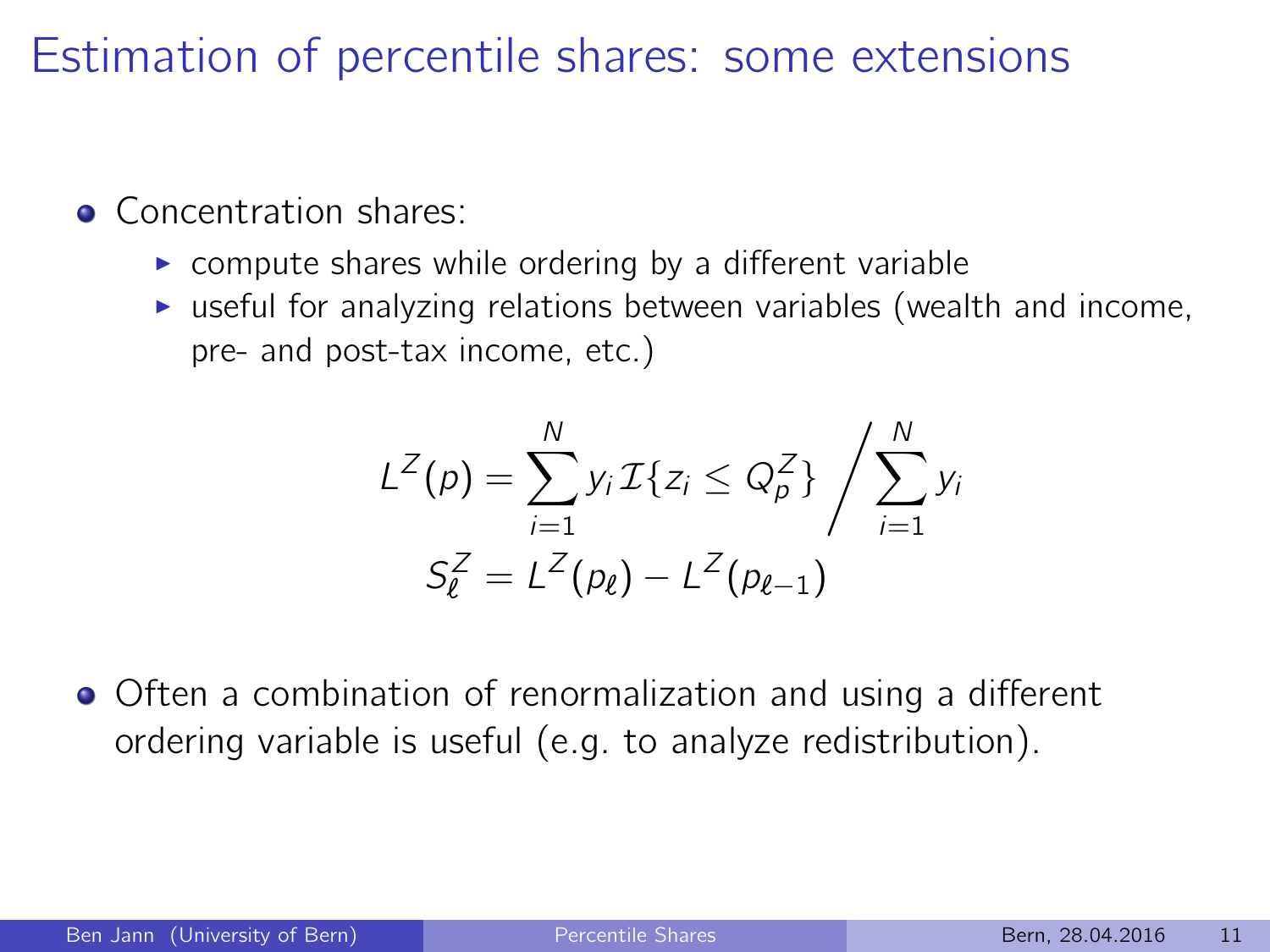# The pshare Stata command

#### $\circ$  pshare estimate

- $\triangleright$  estimates the percentile shares and their variance matrix
- $\triangleright$  arbitrary cutoffs for the percentile groups
- $\triangleright$  joint estimation across multiple outcome variables or subpopulations
- $\triangleright$  shares as proportions, densities, totals, or averages
- $\blacktriangleright$  etc.
- pshare contrast
	- $\triangleright$  computes contrasts between outcome variables or subpopulations
	- $\blacktriangleright$  differences, ratios, or log ratios
- **o** pshare stack
	- $\blacktriangleright$  displays percentile shares as stacked bar chart
- pshare histogram
	- $\blacktriangleright$  displays percentile shares as histogram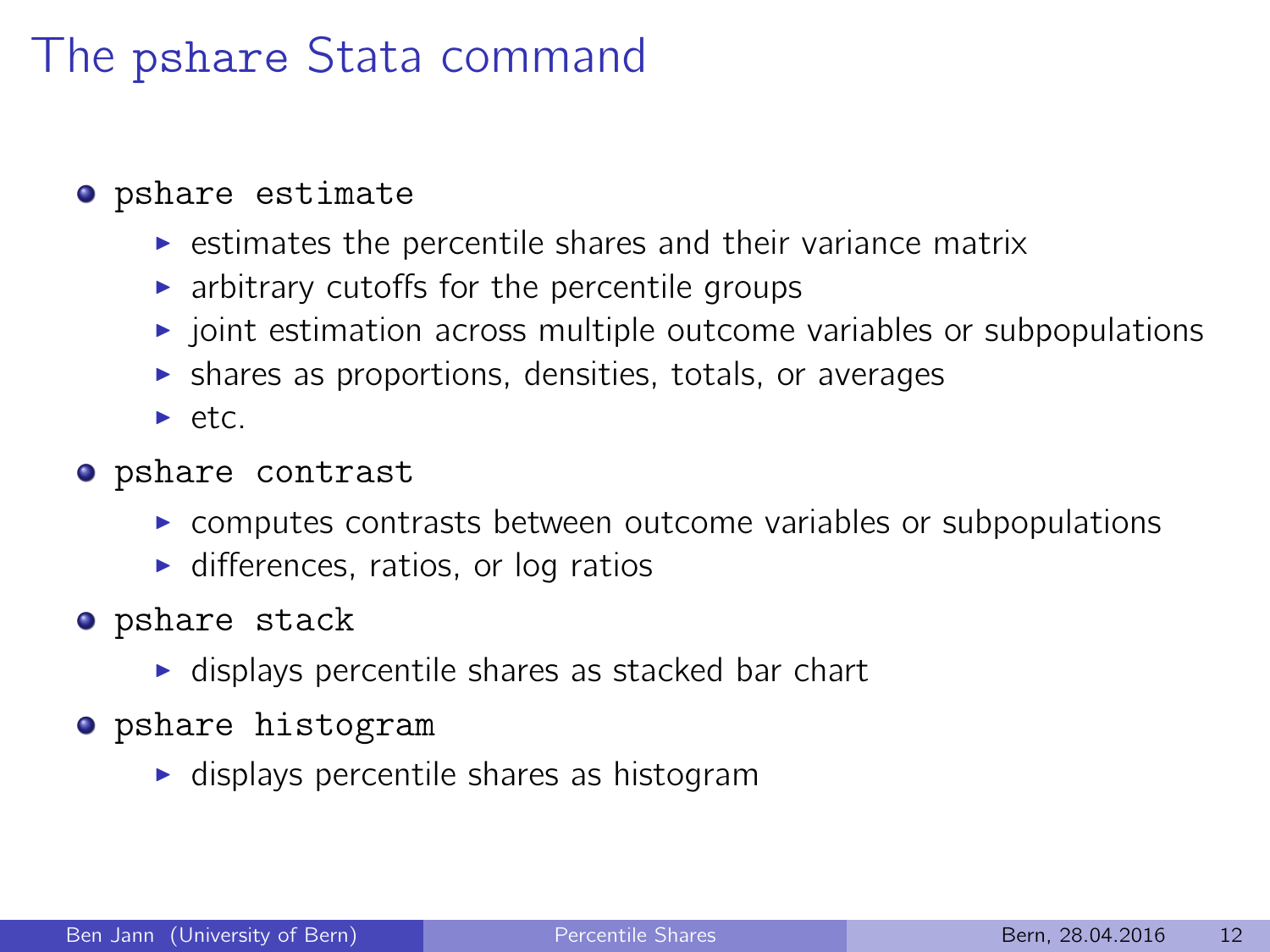## Example: quintile shares (the default)

. sysuse nlsw88 (NLSW, 1988 extract)

. pshare estimate wage, percent

Percentile shares (percent) Number of obs = 2,246

| wage                                                          | Coef.                                                   | Std. Err.                                                | [95% Conf. Interval]                                                                                                 |
|---------------------------------------------------------------|---------------------------------------------------------|----------------------------------------------------------|----------------------------------------------------------------------------------------------------------------------|
| $0 - 20$<br>$20 - 40$<br>$40 - 60$<br>$60 - 80$<br>$80 - 100$ | 8.018458<br>12.03655<br>16.2757<br>22.47824<br>41.19106 | .1403194<br>.1723244<br>.2068139<br>.2485367<br>.6246426 | 7.743288<br>8.293627<br>12.37448<br>11.69862<br>15.87013<br>16.68127<br>21.99085<br>22.96562<br>39.96612<br>42.41599 |

 $\bullet$  top 20% percent of the population get 41% of wages

 $\bullet$  bottom 20% only get 8% of wages, etc.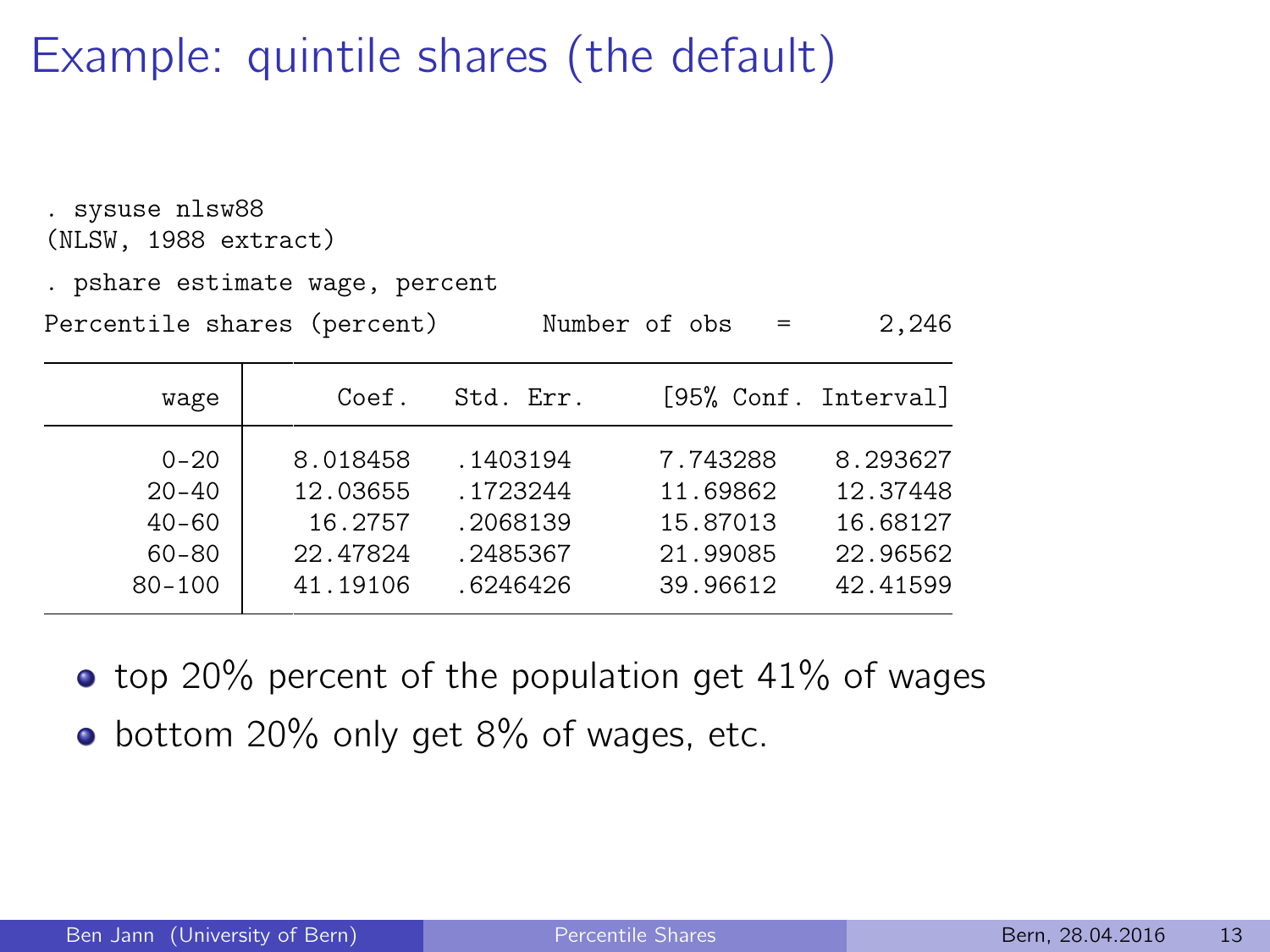### Example: bottom 50%, mid 40%, and top 10%

. pshare estimate wage, percent percentiles(50 90)

Percentile shares (percent) Mumber of obs = 2,246 wage Coef. Std. Err. [95% Conf. Interval] 0-50 27.59734 .3742279 26.86347 28.33121 50-90 45.86678 .4217771 45.03967 46.6939 90-100 26.53588 .682887 25.19672 27.87503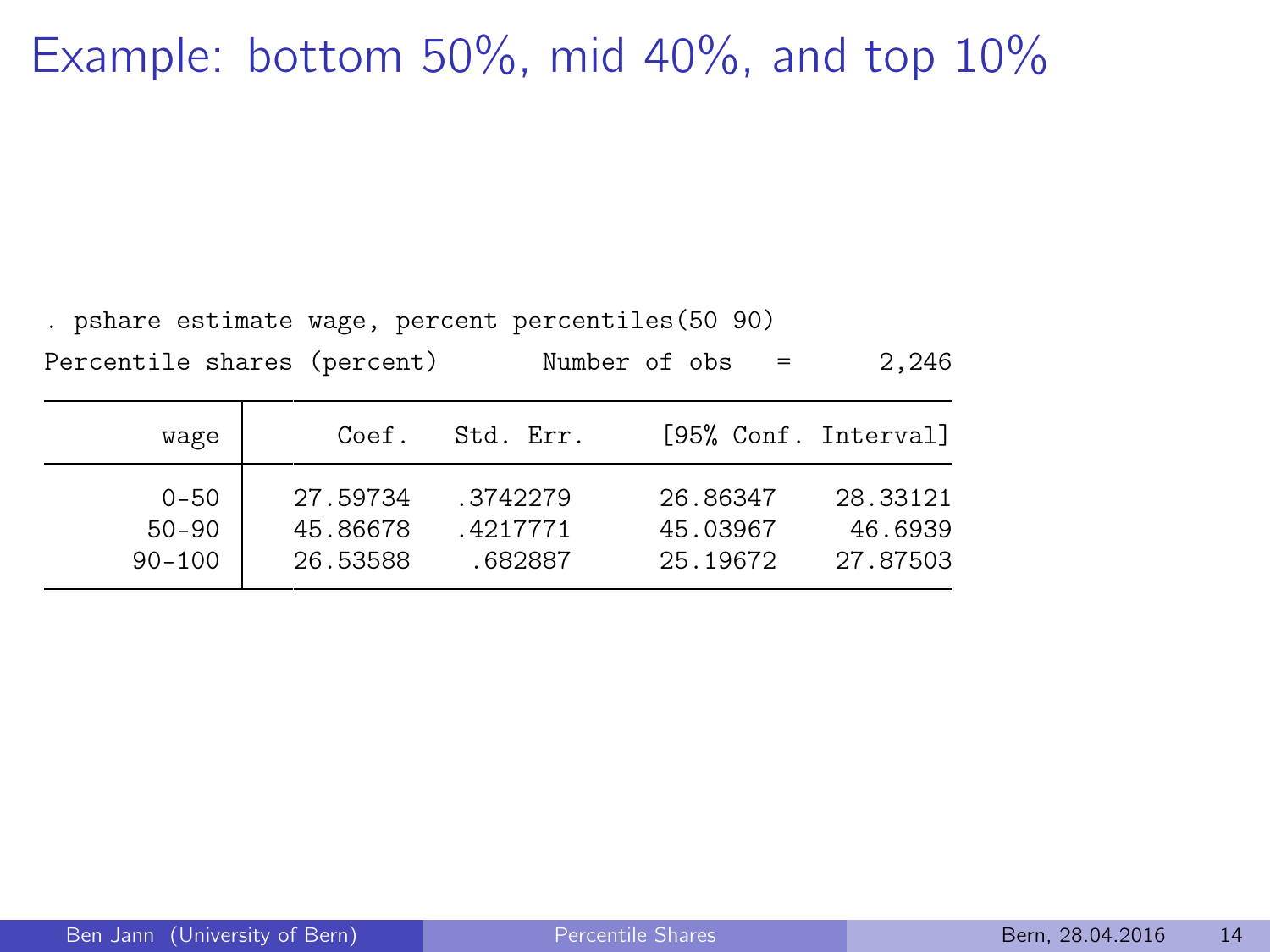## Example: stacked bars plot

- . pshare estimate wage if  $occ \leq 4$ , percent p(50 90) over(occ) total gini (output omitted )
- . pshare stack, values sort(gini tlast descending)

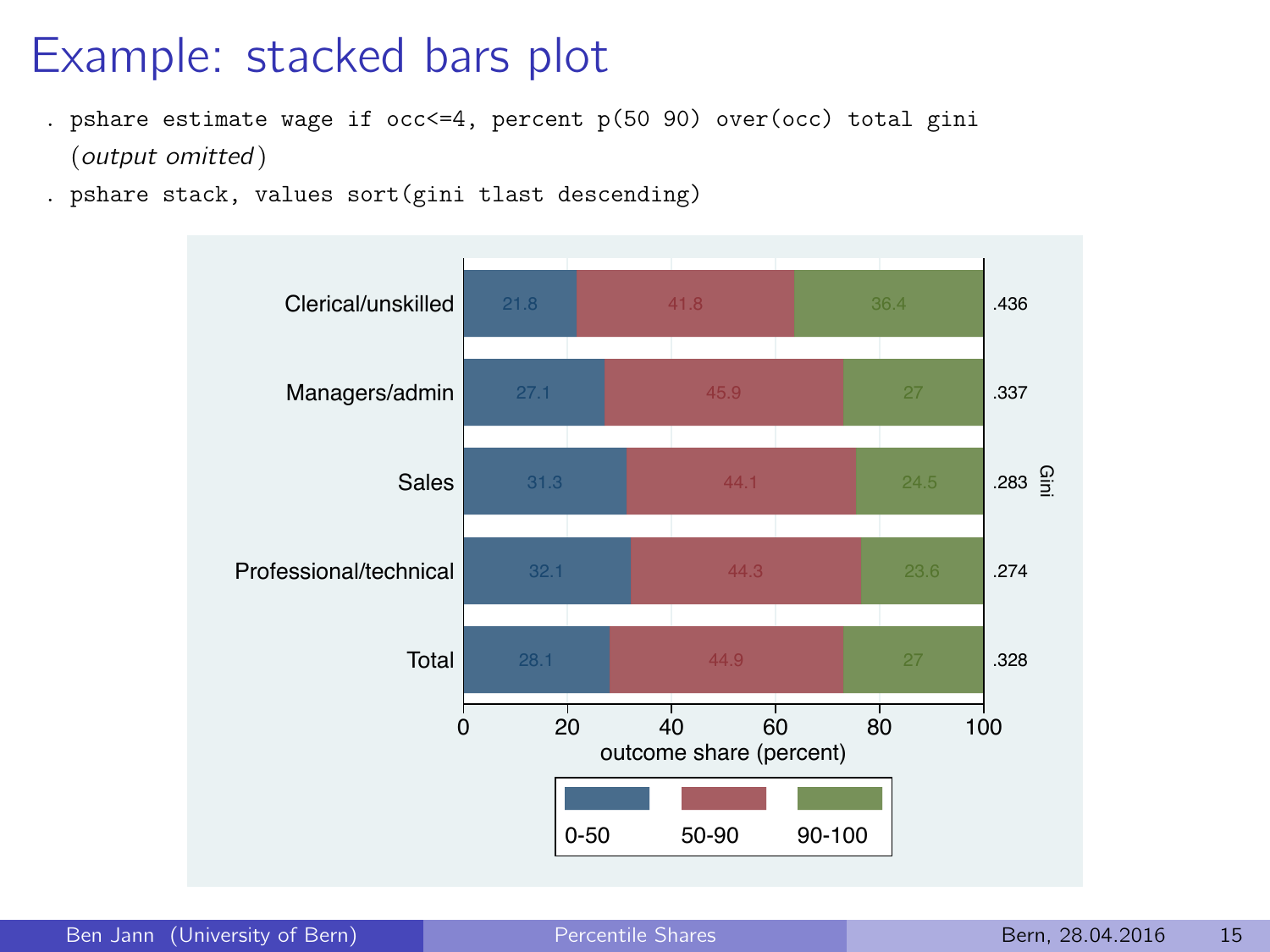# Example: histogram of densities

. pshare estimate wage, density percentiles(10(10)90 99)

(output omitted )

. pshare histogram, yline(1)

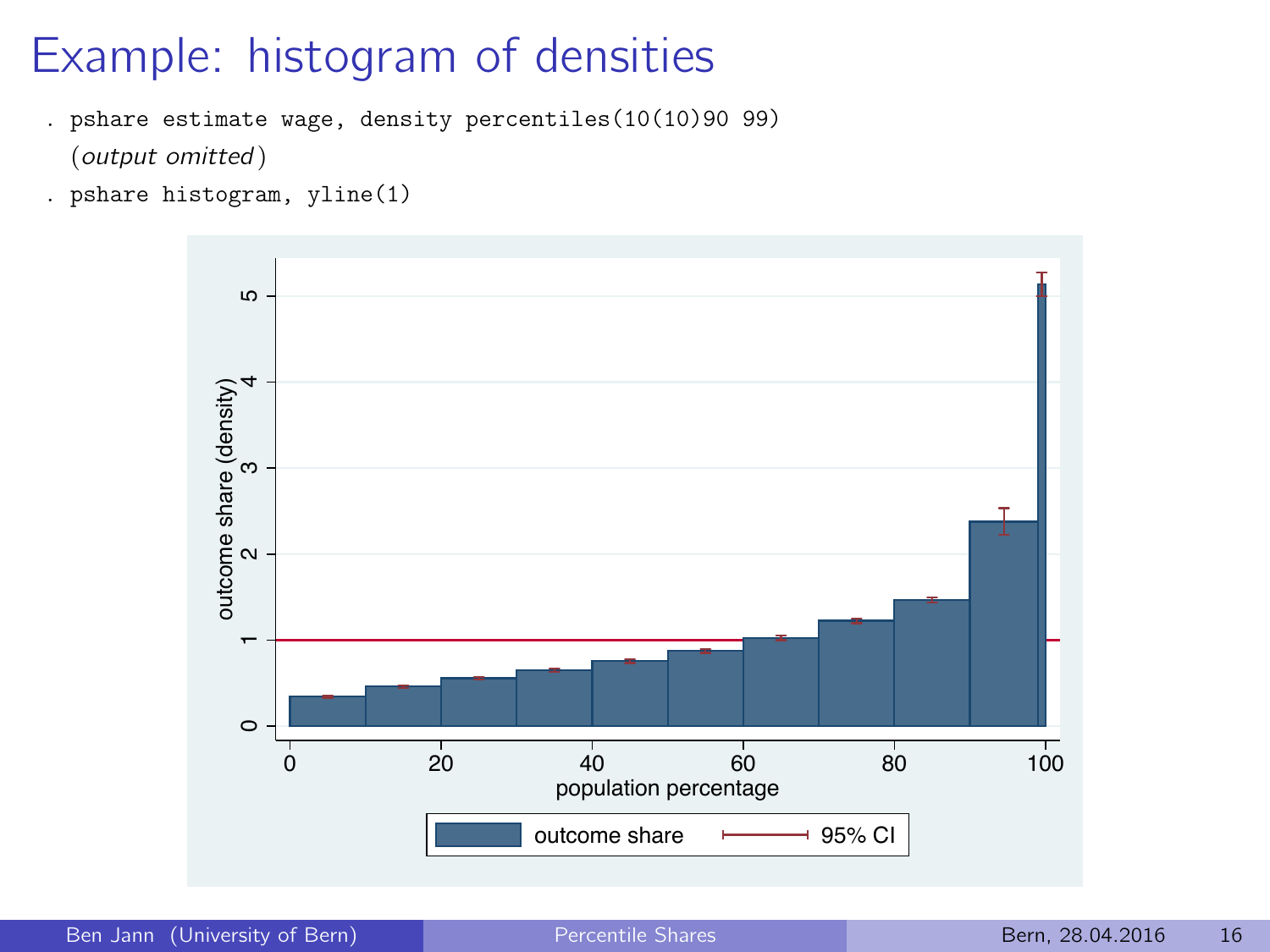# Example: histogram of densities

#### **o** Interpretation

- $\blacktriangleright$  Take 100 dollars and divide them among 100 people who line up along the x-axis.
- $\triangleright$  The heights of the bars shows you how much each one gets.
- If all get the same, then everyone would get one dollar (red line).
- $\blacktriangleright$  However, according to the observed distribution, the rightmost person would get five of the 100 dollars, the next 9 would get about two and a half dollars each, . . . , the bottom 10 only get 35 cents each.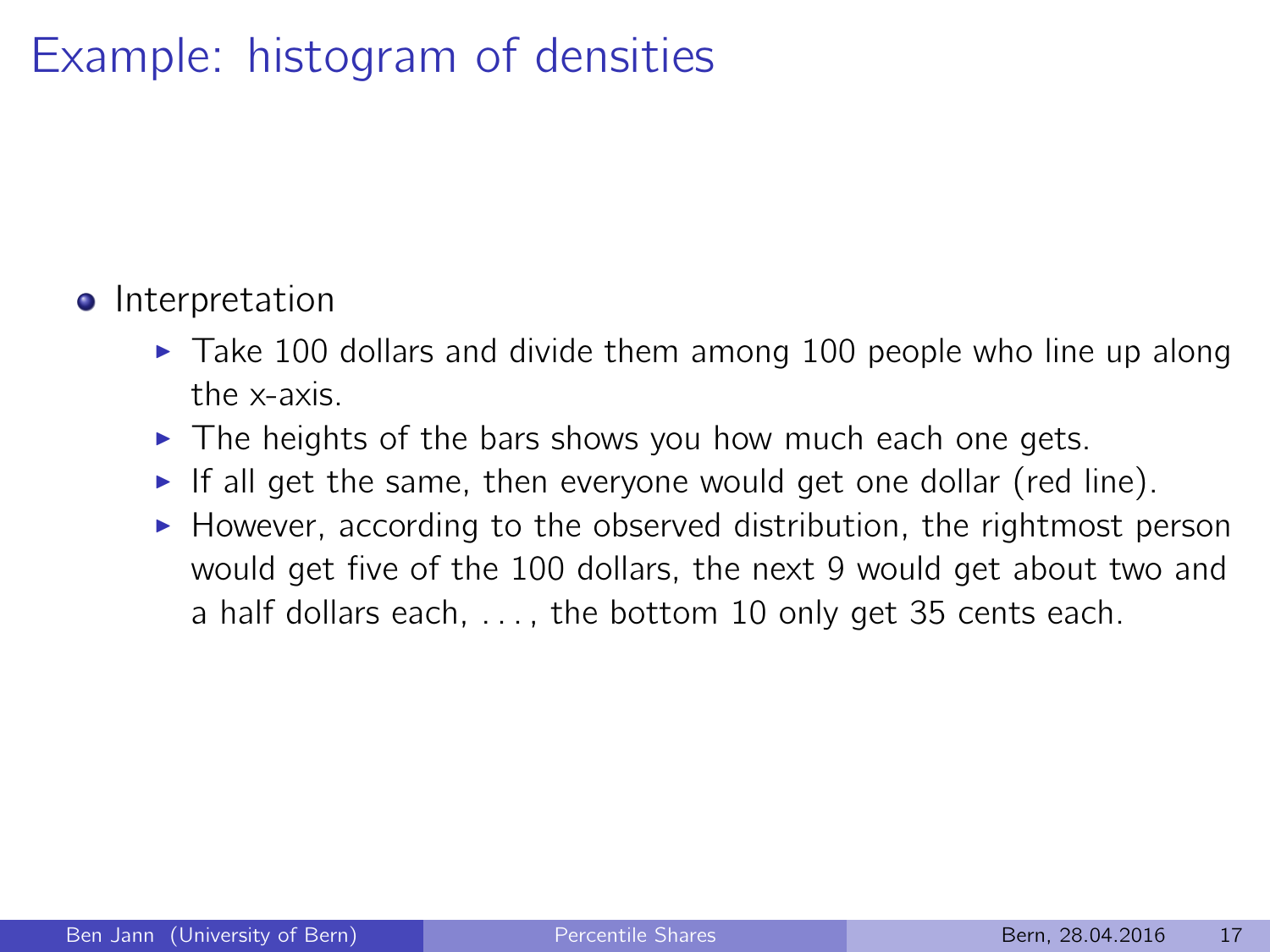## Example: contrasts

- . quietly pshare estimate wage, n(10) density over(union)
- . quietly pshare contrast 0
- . pshare histogram



bottom 70% percent are relatively better off if unionized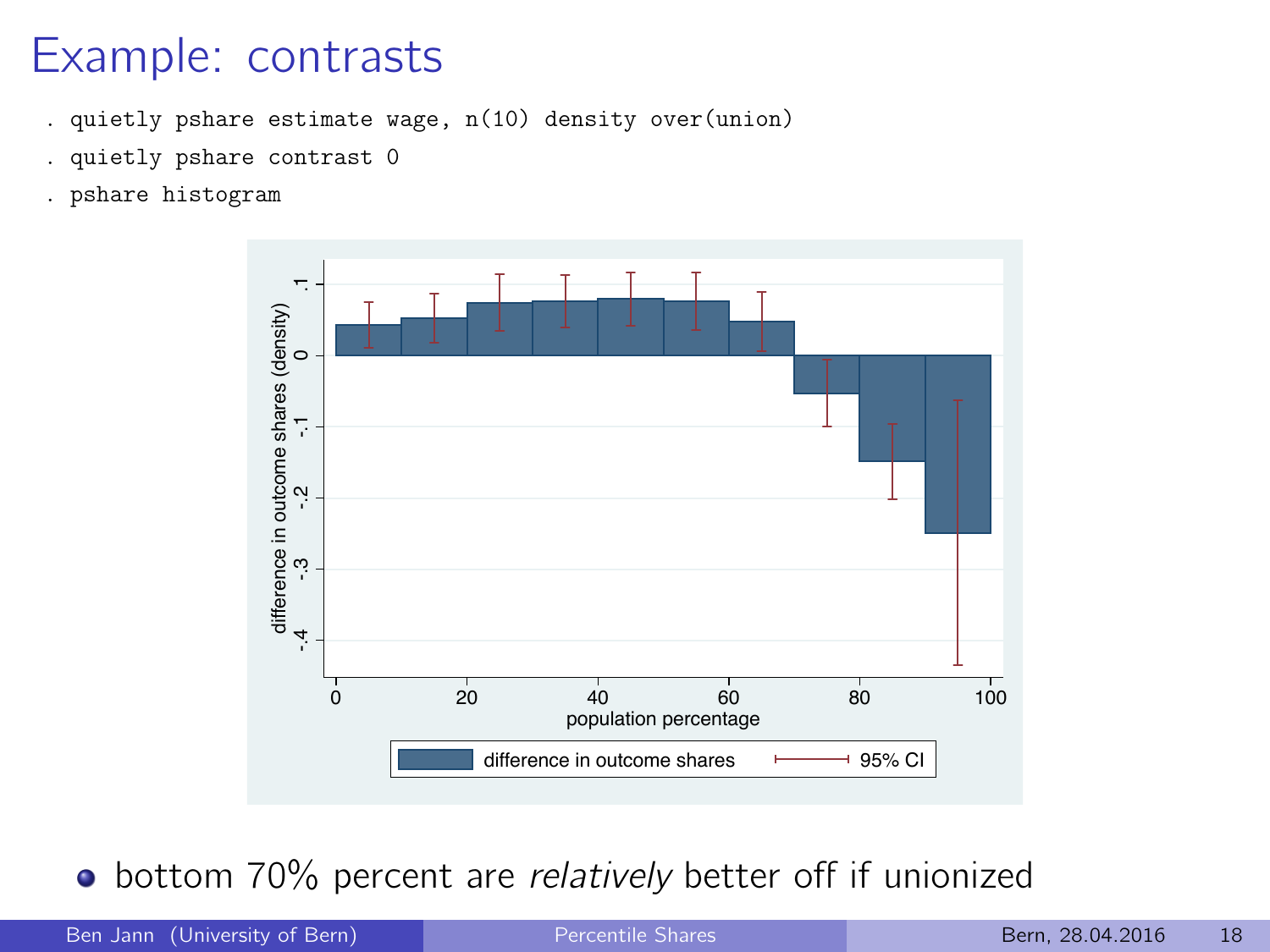## Example: contrasts

. pshare estimate wage, n(10) density over(union) contrast(0) normalize(0:) histogram (output omitted )



**•** everyone is absolutely better off if unionized (between about 15% and 25% of average nonunion wages)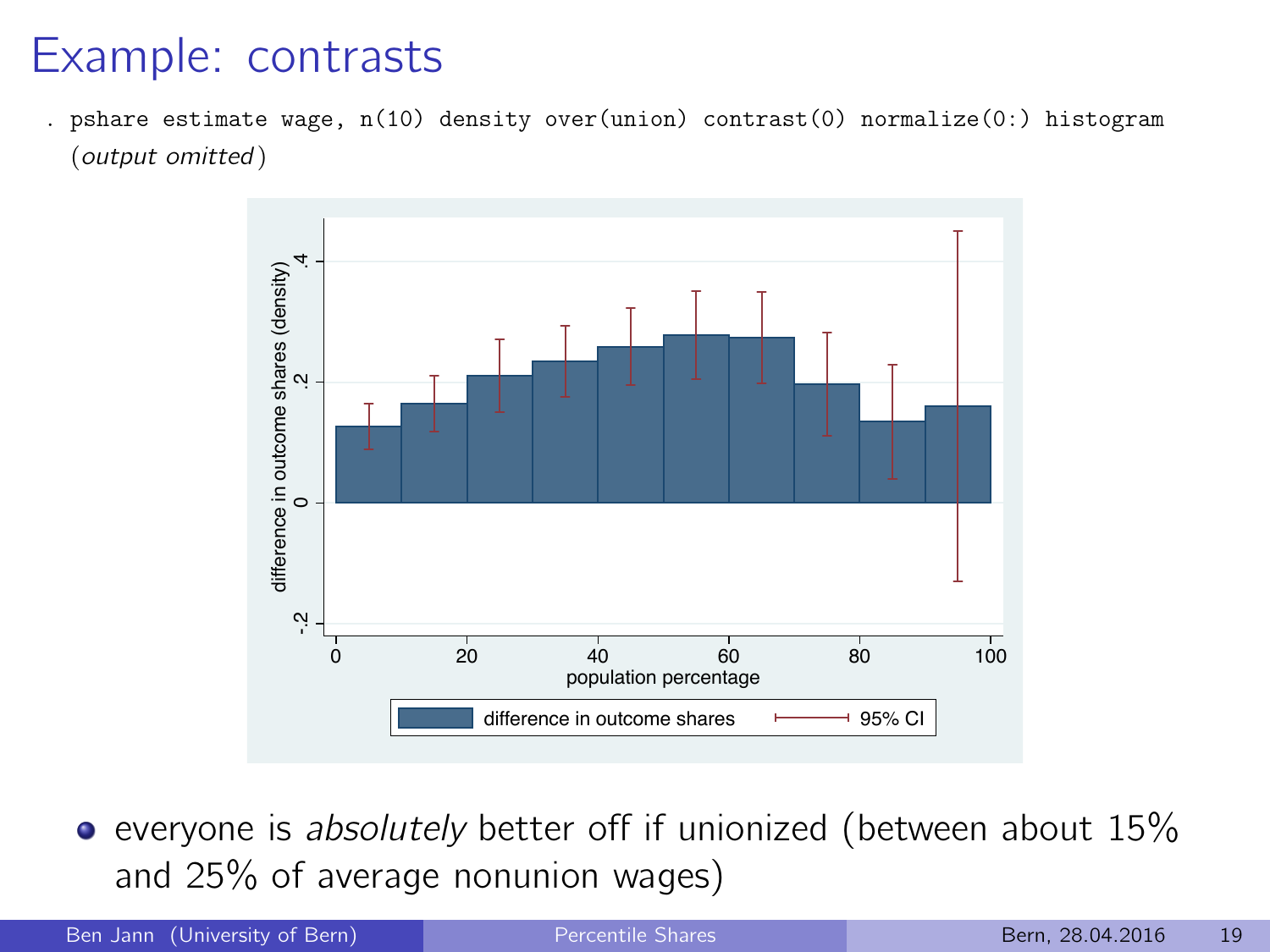## Example: contrasts

. pshare estimate wage, n(10) average over(union) contrast(0, ratio) histogram (output omitted )



**•** bottom 50% of unionized are about 30% better off than bottom 50% of nonunionized; at the top the advantage shrinks to 10%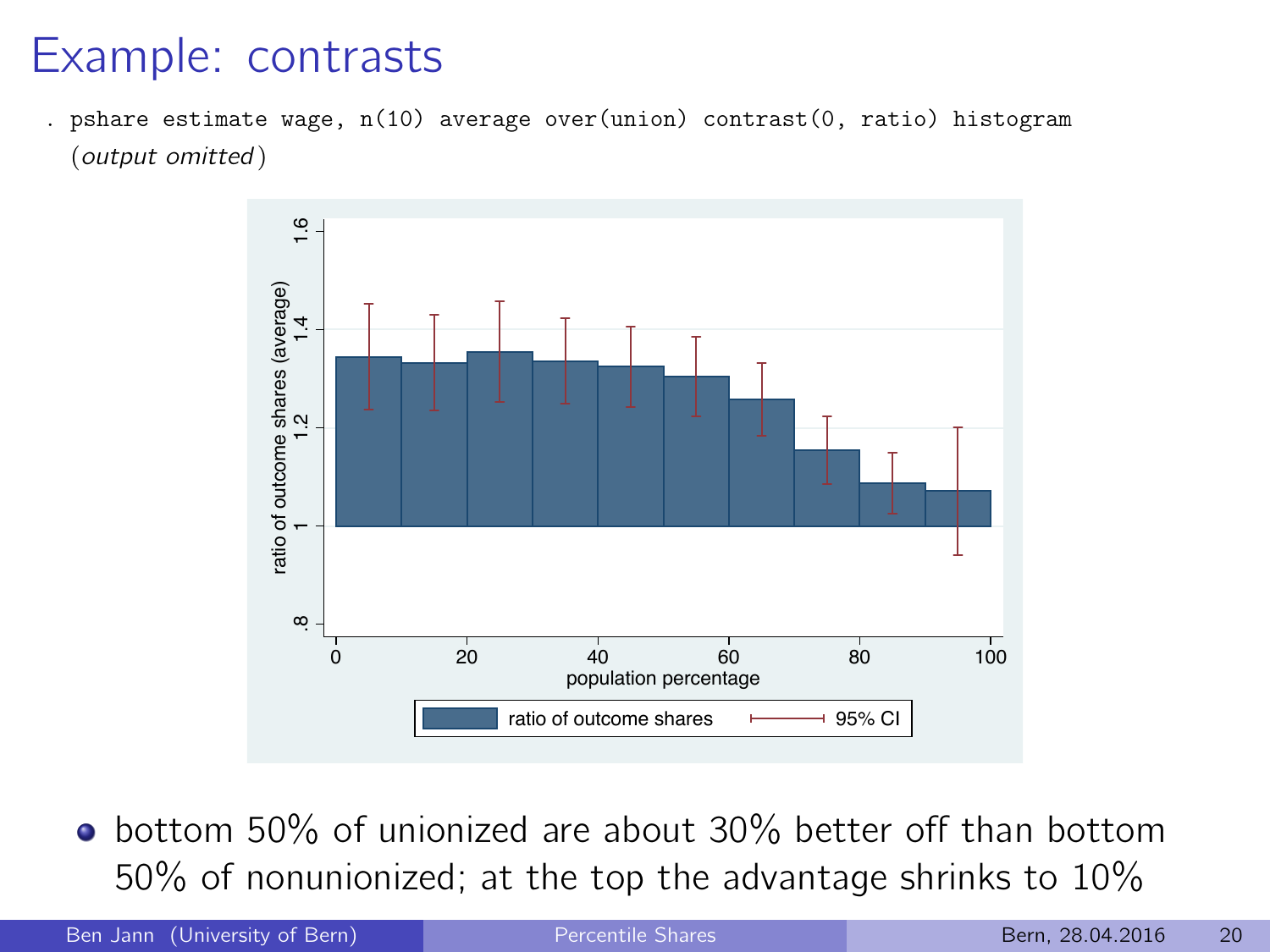#### Example: concentration shares

|                             | . pshare estimate hours, n(10) density pvar(wage) |     |       |
|-----------------------------|---------------------------------------------------|-----|-------|
| Percentile shares (density) | Number of obs                                     | $=$ | 2,242 |

| hours      | Coef.    | St.d. Err. | [95% Conf. Interval] |          |
|------------|----------|------------|----------------------|----------|
| $0 - 10$   | .8880782 | .0222773   | .8443919             | .9317646 |
| $10 - 20$  | .9038126 | .0205245   | .8635637             | .9440616 |
| $20 - 30$  | .934641  | .0188478   | .8976801             | .971602  |
| $30 - 40$  | .9980166 | .0159431   | .9667519             | 1.029281 |
| $40 - 50$  | 1.014016 | .0162895   | .9820715             | 1.04596  |
| $50 - 60$  | 1.037906 | .0170757   | 1.00442              | 1.071392 |
| 60-70      | 1.052623 | .0153487   | 1.022524             | 1.082722 |
| $70 - 80$  | 1.037115 | .0149871   | 1.007725             | 1.066505 |
| $80 - 90$  | 1.075704 | .0151754   | 1.045945             | 1.105464 |
| $90 - 100$ | 1.058088 | .0169731   | 1.024803             | 1.091372 |

(percentile groups with respect to wage)

. pshare histogram, base(1)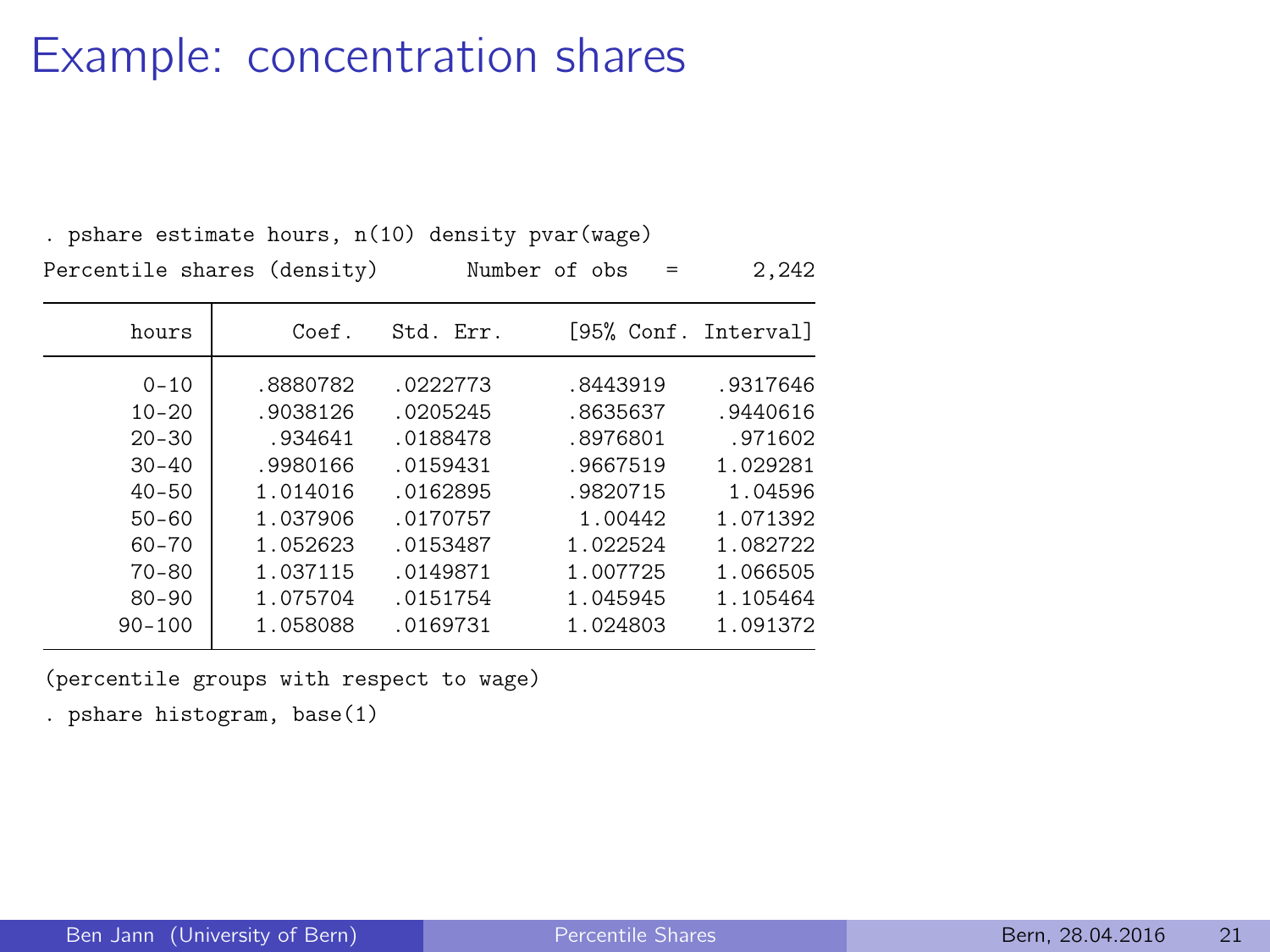## Example: concentration shares



• the 10% with the highest wages work 5.8% longer hours  $\bullet$  the 10% with the lowest wages work 11.2% shorter hours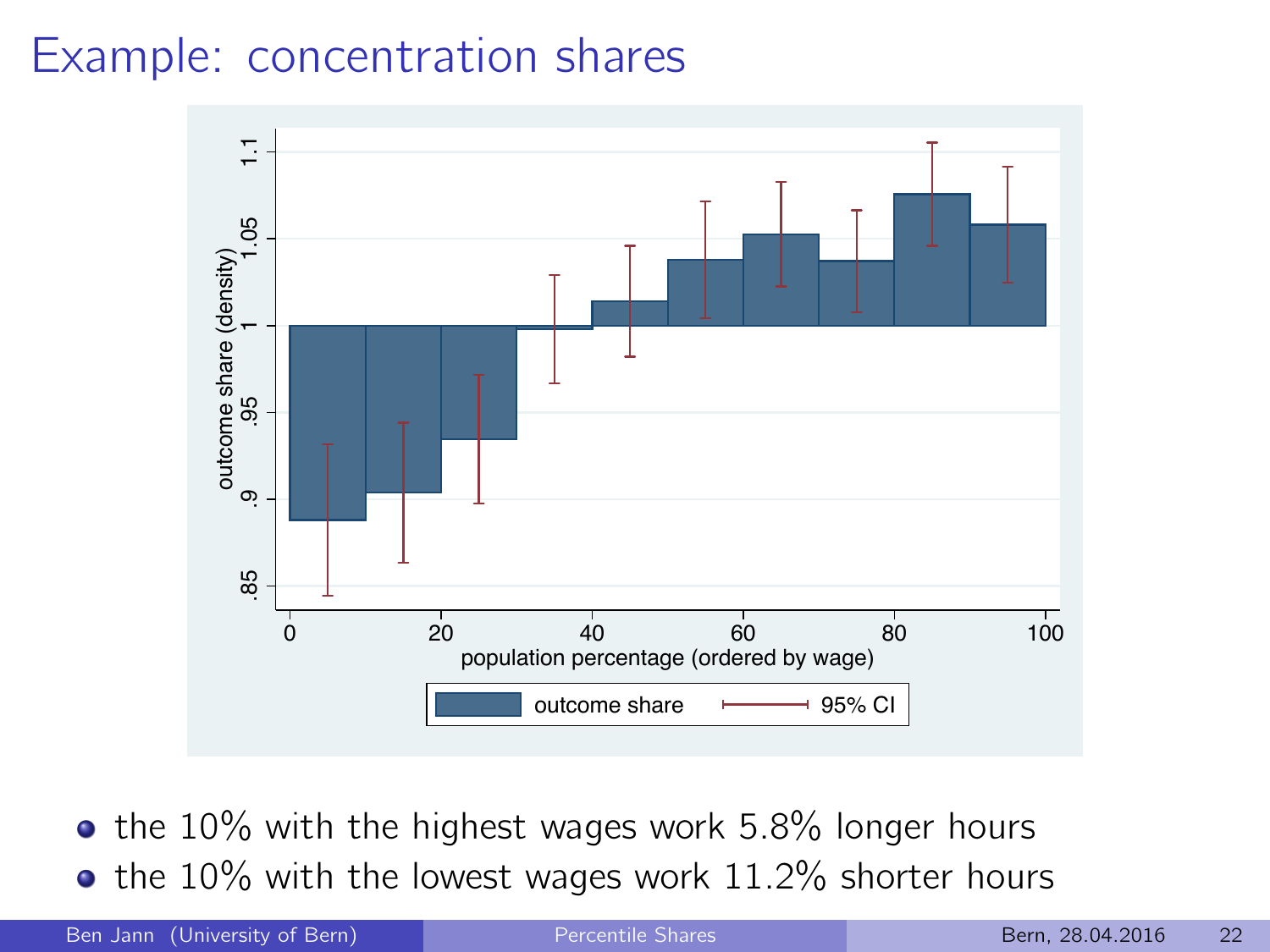#### Some examples with "real" data

- Tax data from canton of Bern, Switzerland, 2002 and 2012
- individual level data from personal tax forms
- information on income components, deductions, assets, etc.
- units of analysis in following examples are "tax units"

| . describe<br>Contains data from BE-02-12.dta<br>obs:<br>vars:<br>size: | 1,153,709<br>10<br>48, 455, 778 |                   |                | 28 Apr 2016 15:17   |  |
|-------------------------------------------------------------------------|---------------------------------|-------------------|----------------|---------------------|--|
| variable name                                                           | storage<br>type                 | display<br>format | value<br>label | variable label      |  |
| year                                                                    | int                             | %9.0g             |                | Year                |  |
| hhid                                                                    | double                          | %10.0g            |                | Household ID        |  |
| earnings                                                                | float                           | %9.0g             |                | Labor market income |  |
| capincome                                                               | float                           | %9.0g             |                | Capital income      |  |
| transfers                                                               | float                           | %9.0g             |                | Transfer income     |  |
| tax                                                                     | float                           | %9.0g             |                | Tax                 |  |
| heritage                                                                | long                            | %10.0gc           |                | Received heritage   |  |
| income                                                                  | float                           | %9.0g             |                | Total income        |  |
| aftertax                                                                | float                           | %9.0g             |                | After tax income    |  |
| wealth                                                                  | float                           | %9.0g             |                | Net wealth          |  |
| Sorted by:                                                              |                                 |                   |                |                     |  |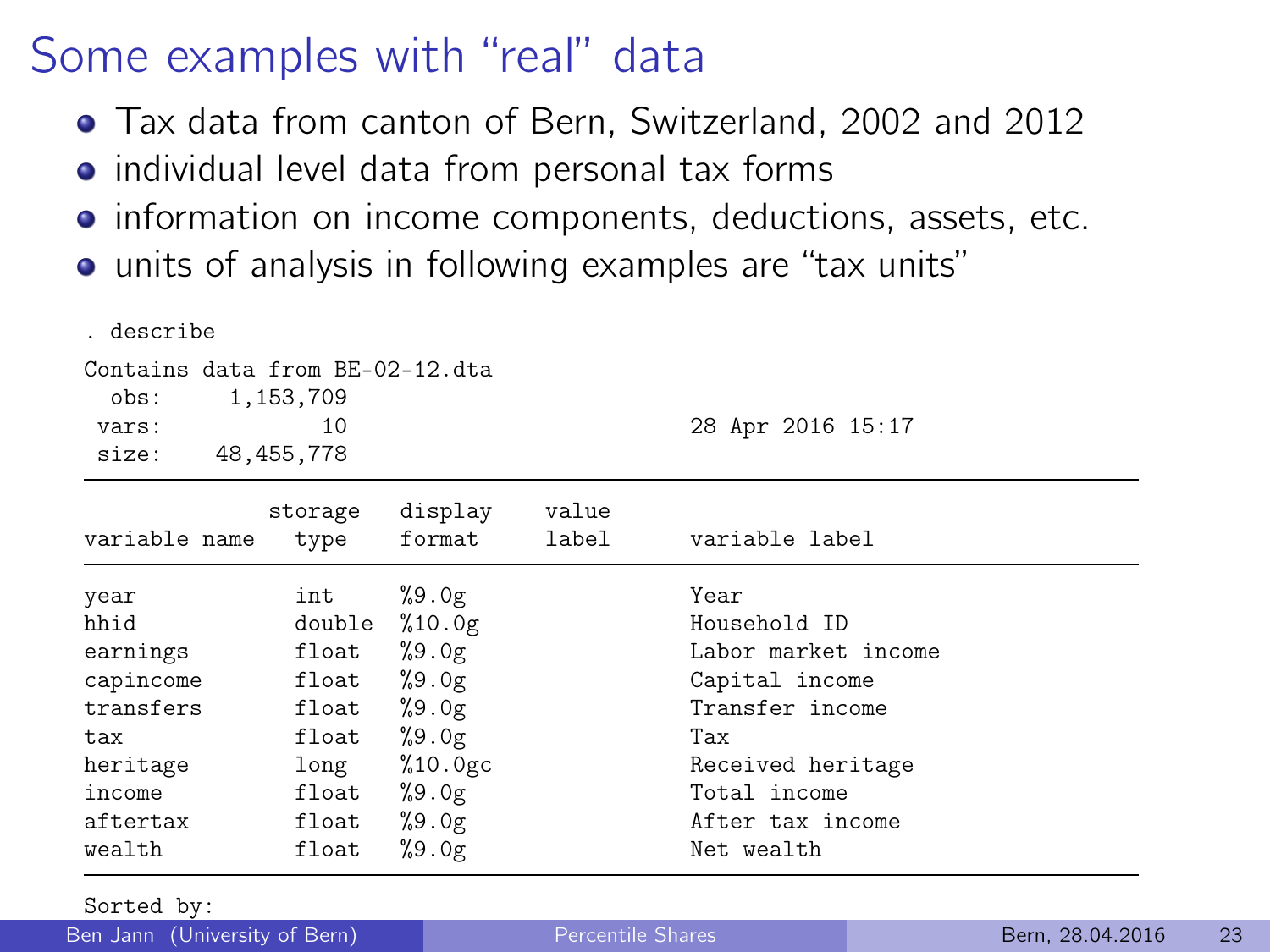## Distribution of total income in 2002 and 2012

- . pshare estimate income, n(100) nose density over(year)
	- (output omitted )
- . pshare histogram, yline(1)

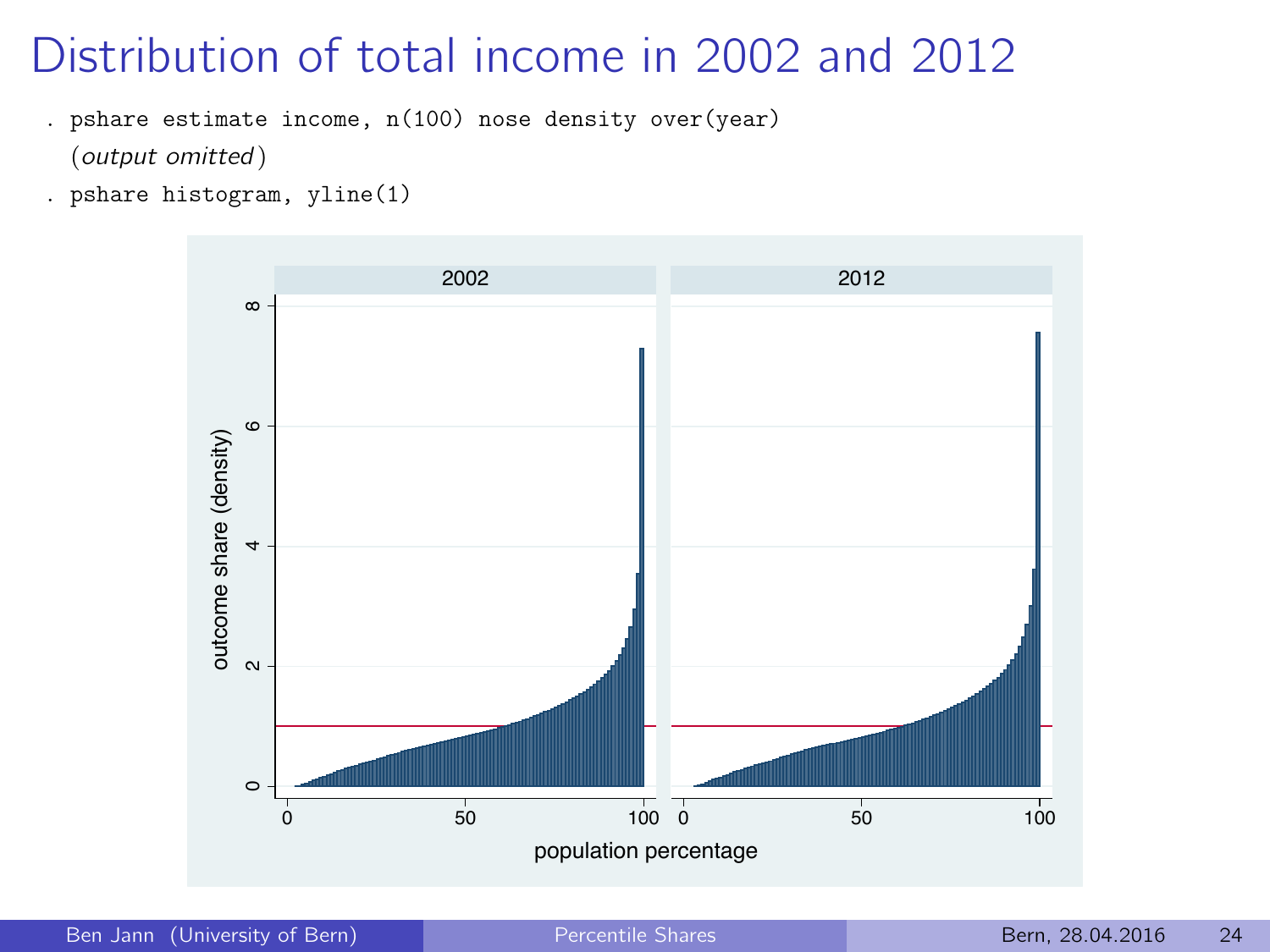# Change in income distribution from 2002 to 2012

- . pshare contrast
	- (output omitted )
- . pshare histogram, yline(0)

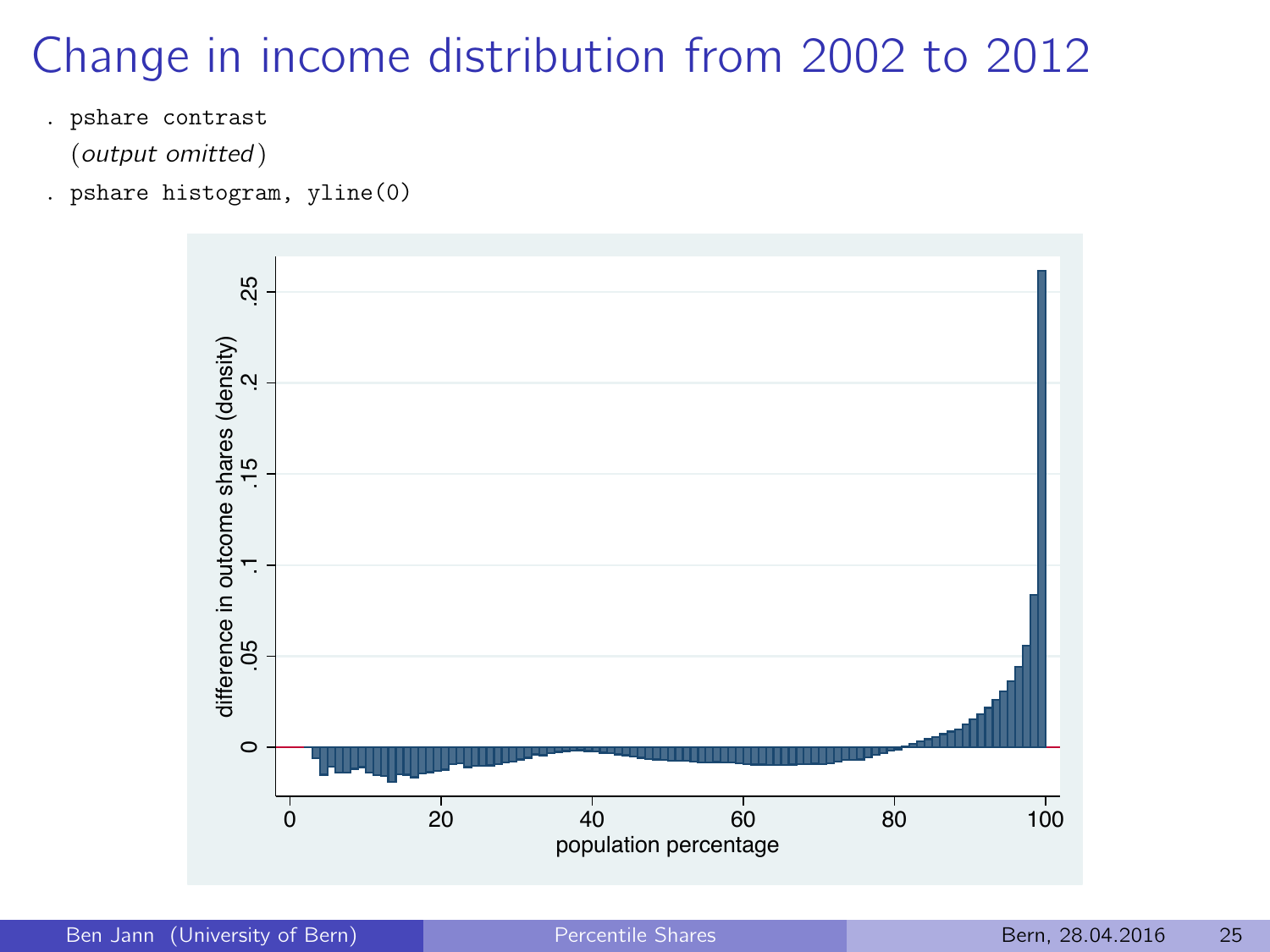## Distribution of net wealth in 2002 and 2012

- . pshare estimate wealth, n(100) nose density over(year)
	- (output omitted )
- . pshare histogram, yline(1)

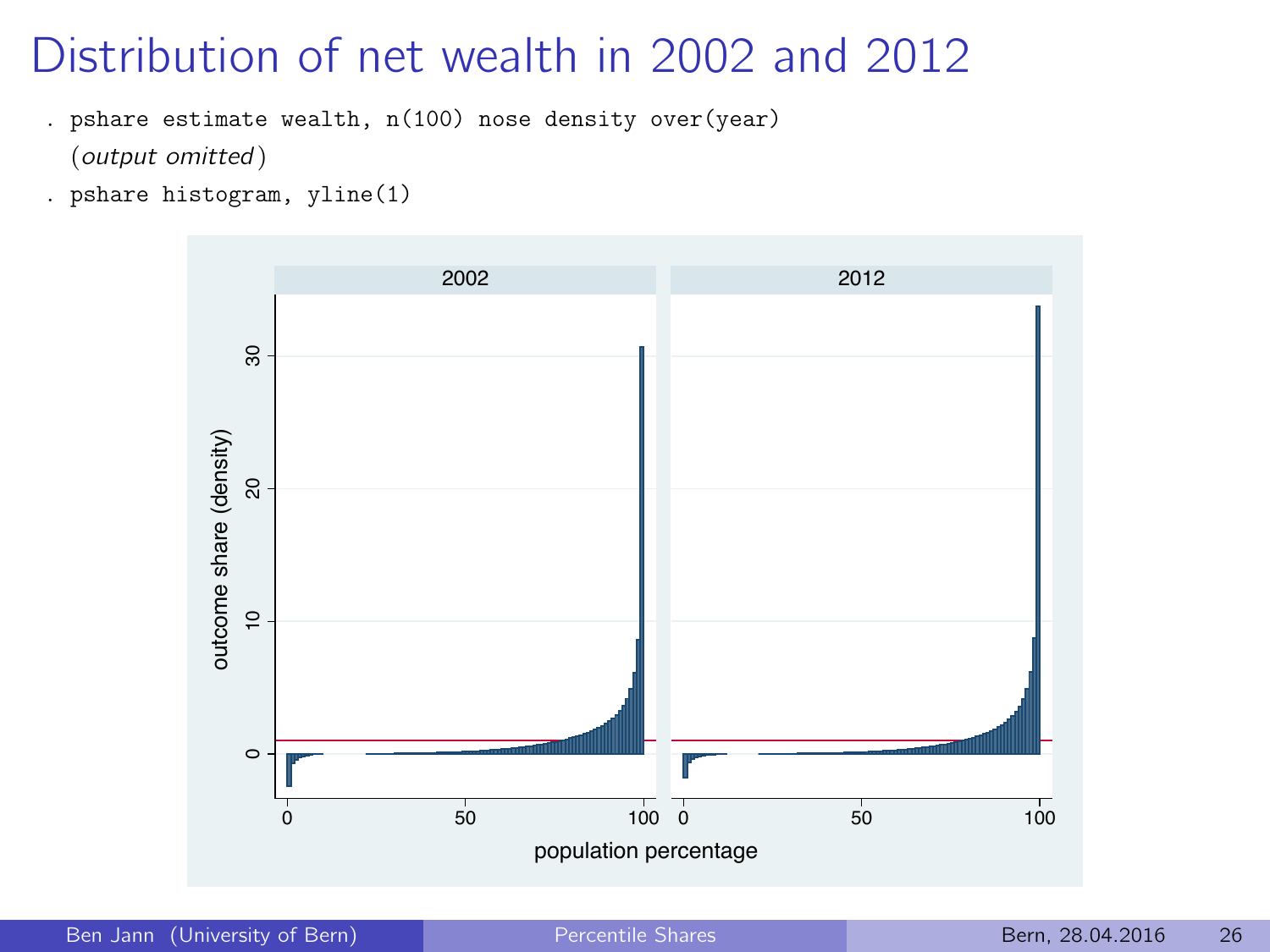# Change in wealth distribution from 2002 to 2012

- . pshare contrast
	- (output omitted )
- . pshare histogram, yline(0)

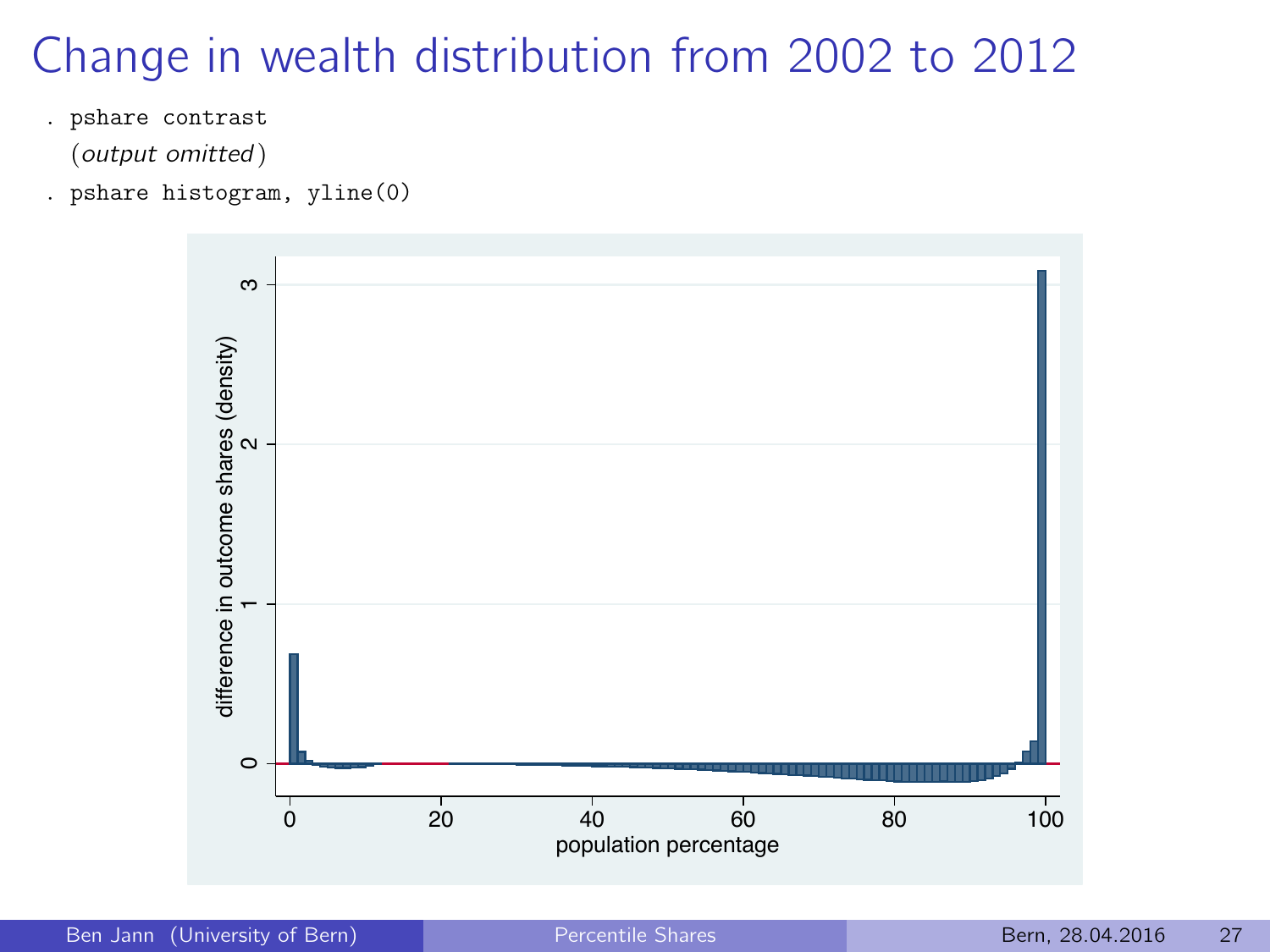## Income composition by income percentiles (2012)

```
. keep if year==2012
(553,976 observations deleted)
. drop year
. drop if hhid>=.
(11,720 observations deleted)
. collapse (sum) earnings-wealth, by(hhid) fast // generate households
. generate earn trans = earnings + transfers
. quietly pshare estimate income earn_trans earnings, n(100) nose density ///<br>> mvar(income) normalize(income)
            > pvar(income) normalize(income)
. pshare histogram, overlay yline(1) fintensity(100) color(*.8) ///<br>> legend(order(3 "labor income" 2 "transfers" 1 "capital income
       > legend(order(3 "labor income" 2 "transfers" 1 "capital income") rows(1))
```
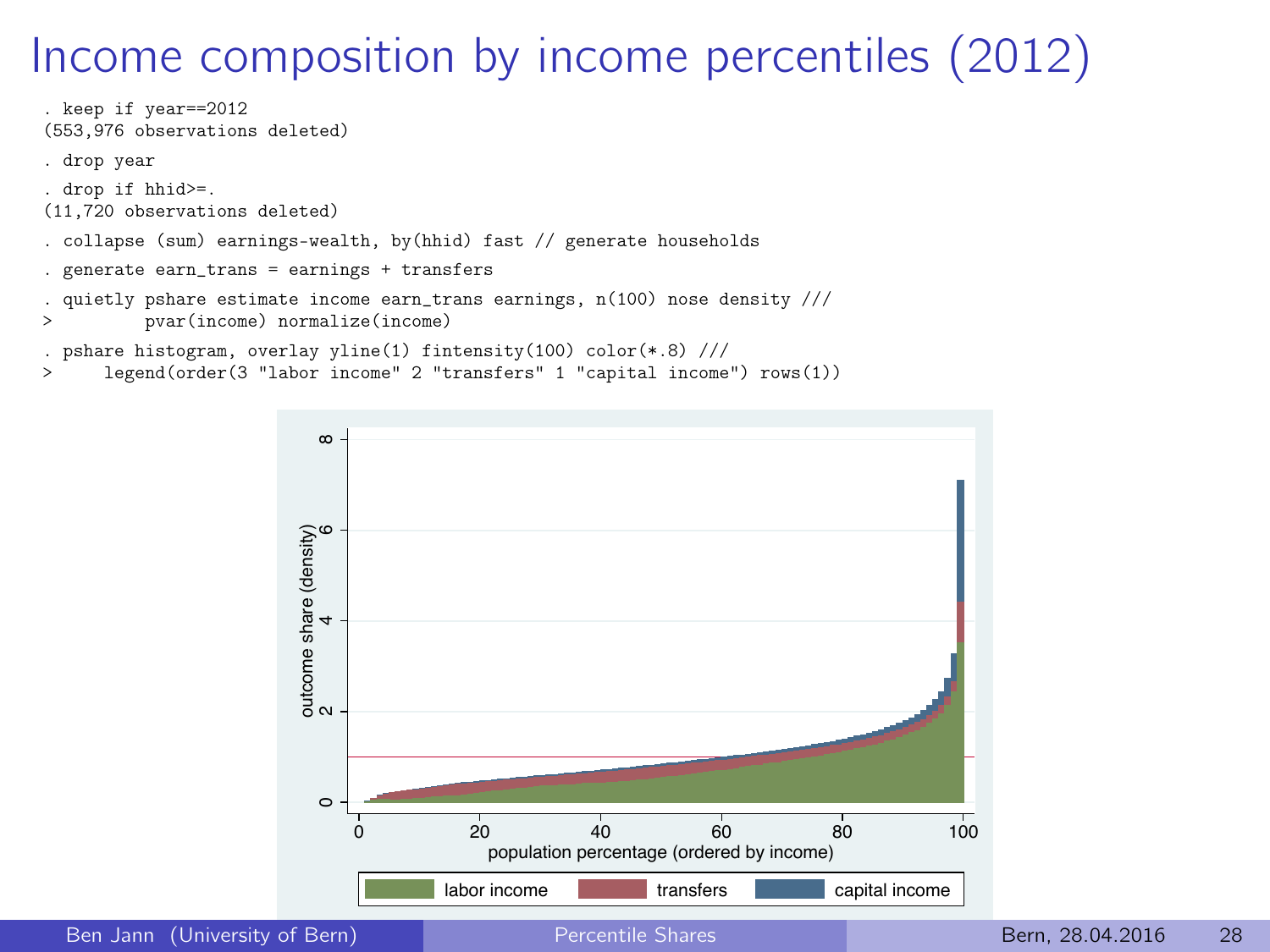## Income composition in relative terms (2012)

```
. generate earn_trans_cap = income
```

```
. quietly pshare estimate income earn_trans_cap earn_trans earnings, ///
```

```
> p(10(1)99) nose density pvar(income) normalize(income)
```

```
. quietly pshare contrast income, ratio
```

```
. pshare histogram, overlay finten(100) color(*.8) base(0) ///<br>
a legand(order(3 "labor income" 3 "transfers" 1 "capital is
```

```
> legend(order(3 "labor income" 2 "transfers" 1 "capital income") rows(1))
```
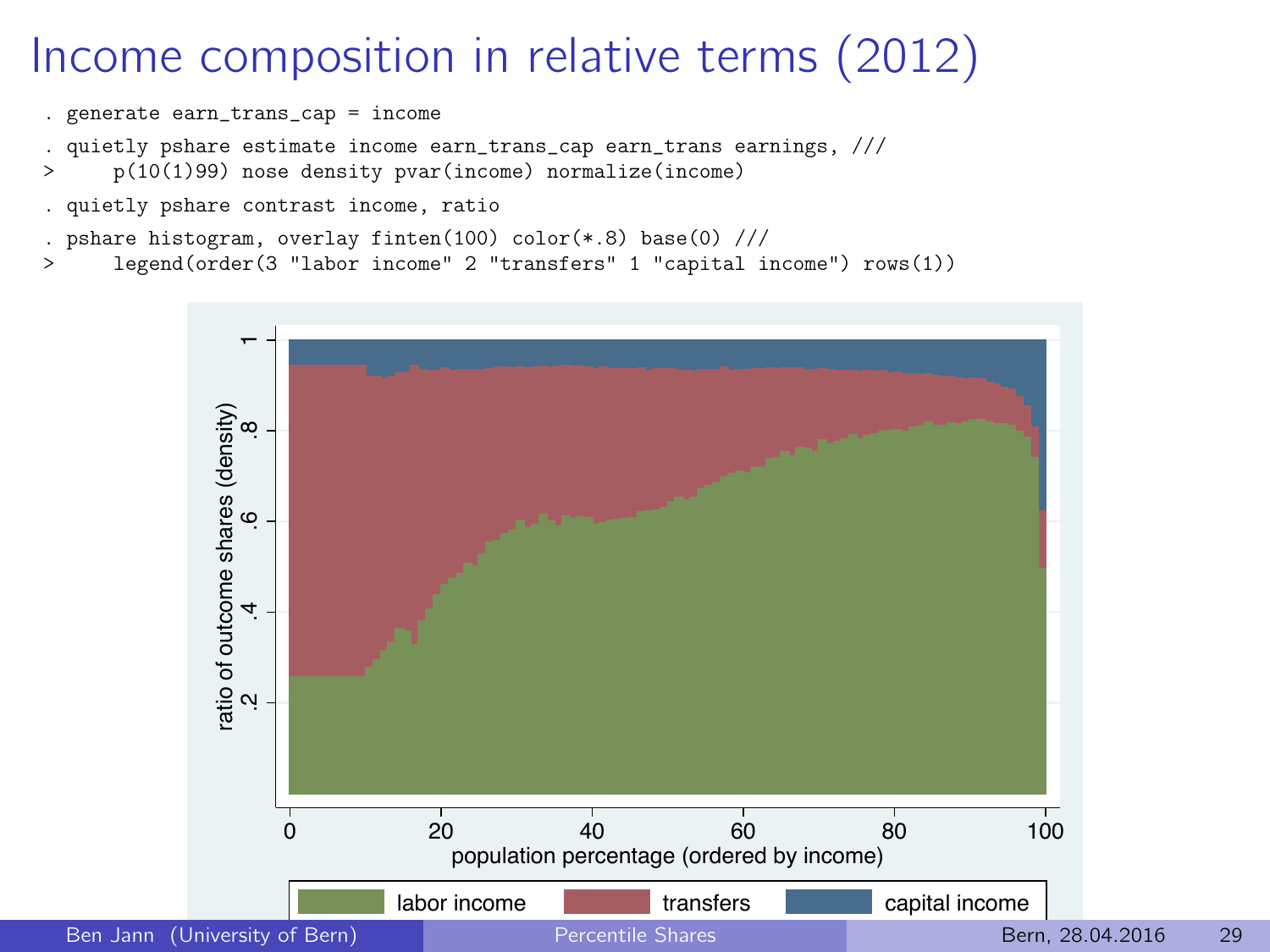# Received heritage by income percentiles (2012)

- . quietly pshare estimate heritage, n(100) nose density pvar(income) (output omitted )
- . pshare histogram, yline(1)

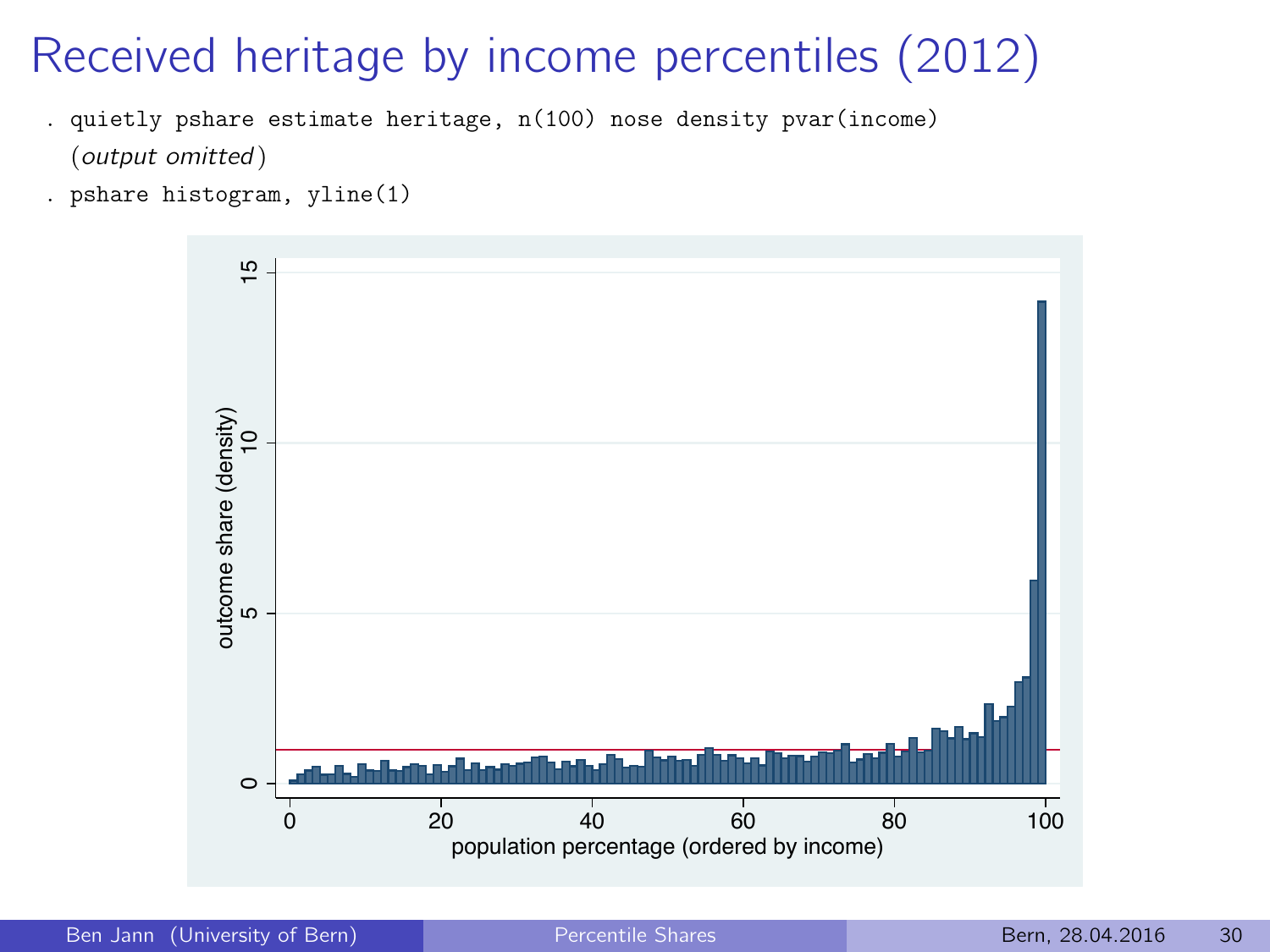# Pre-tax and post-tax income (2012)

- . quietly pshare estimate income aftertax, n(100) nose density normalize(income)
- > pvar(income)

(output omitted )

. pshare histogram, yline(1) overlay finten(100) color(\*.8)

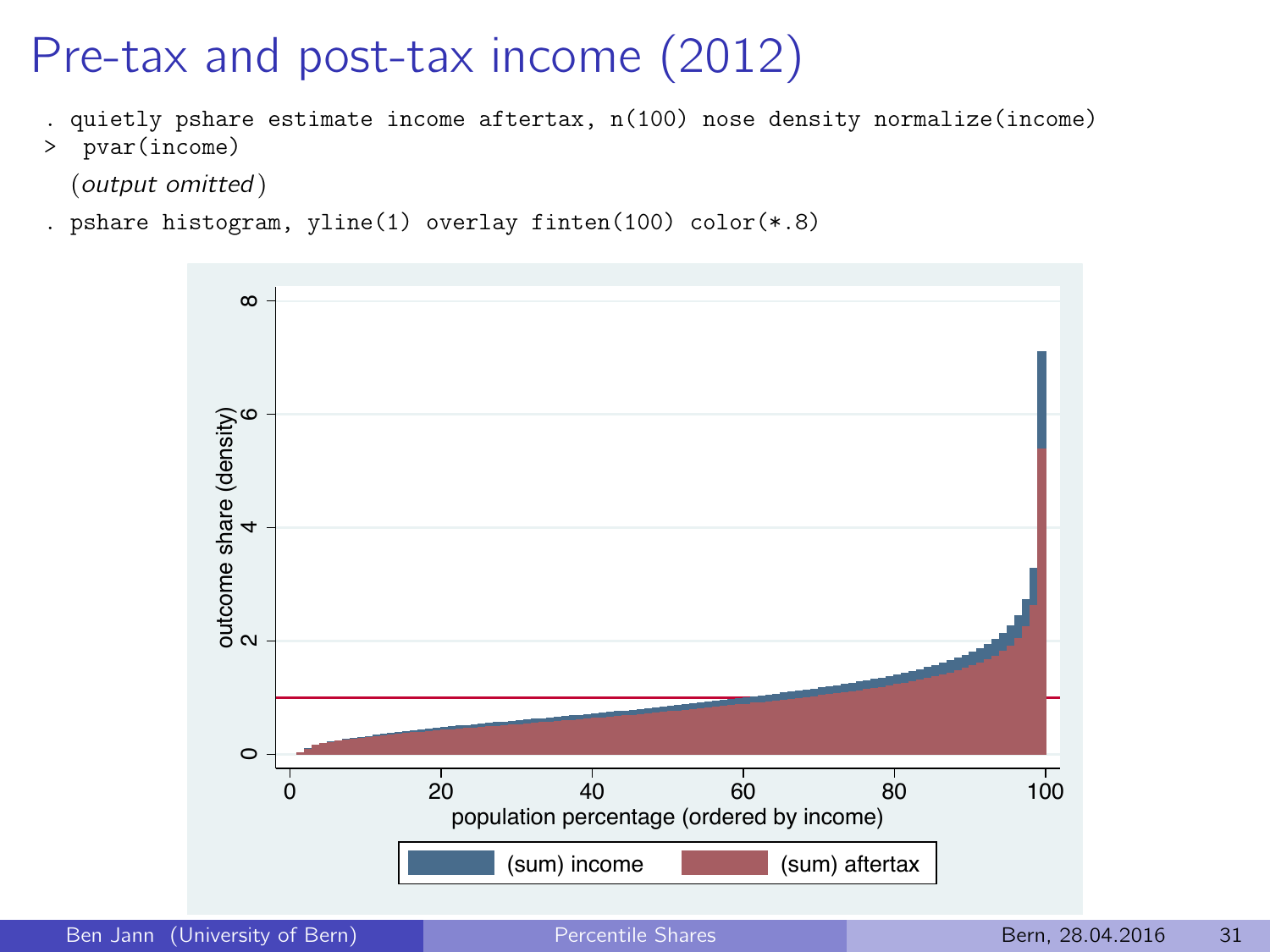## Tax rate by income percentiles (2012)

. quietly pshare estimate income tax,  $p(5(1)99)$  nose density ///

- > normalize(income) pvar(income)
- . quietly pshare contrast income, ratio
- . pshare histogram, base(0) ylabel(0(.05).25)

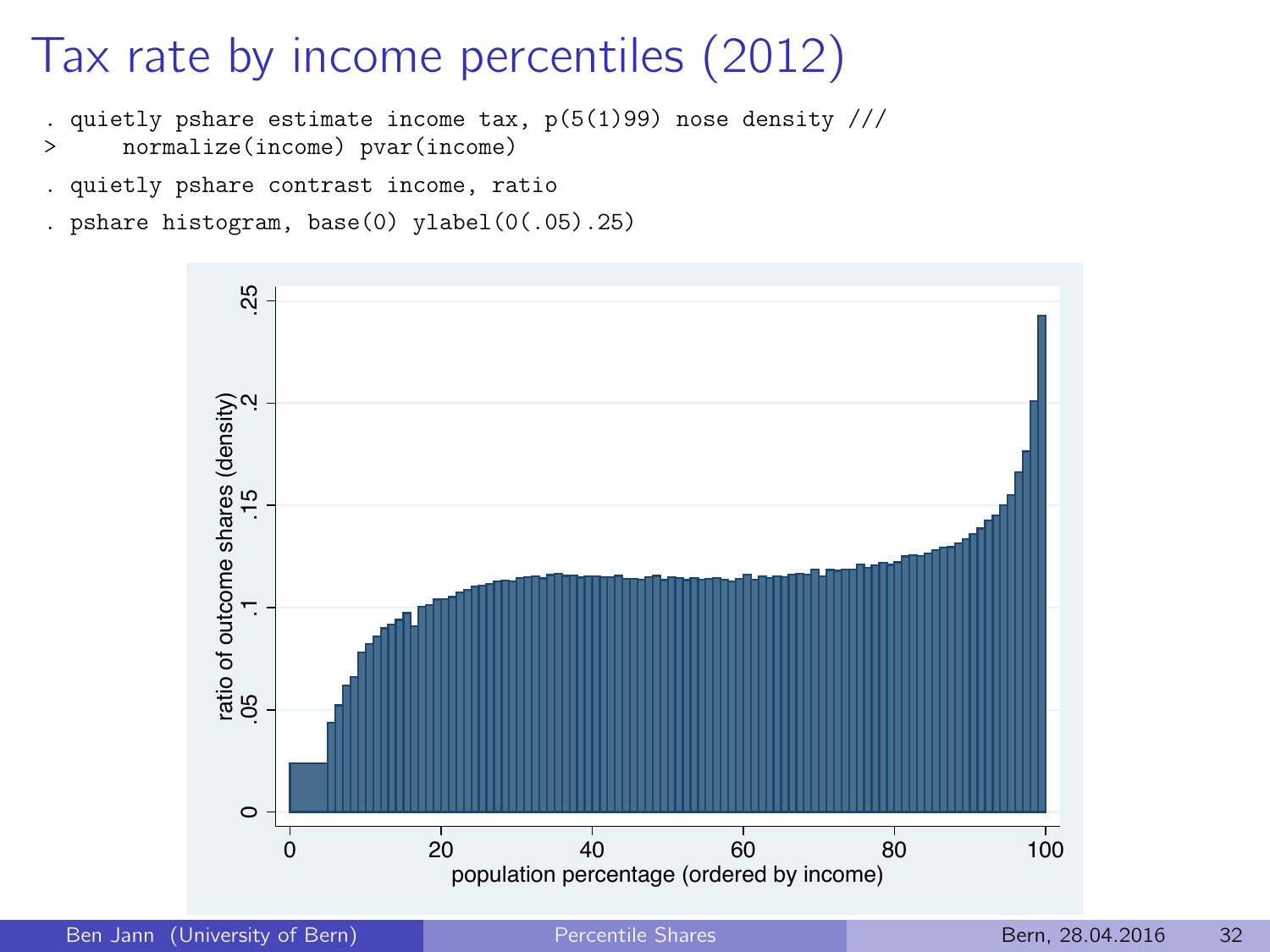## "Winners" and "losers" from taxation (2012)

- . quietly pshare estimate income aftertax, n(100) nose density pvar(income)
- . quietly pshare contrast income
- . pshare histogram

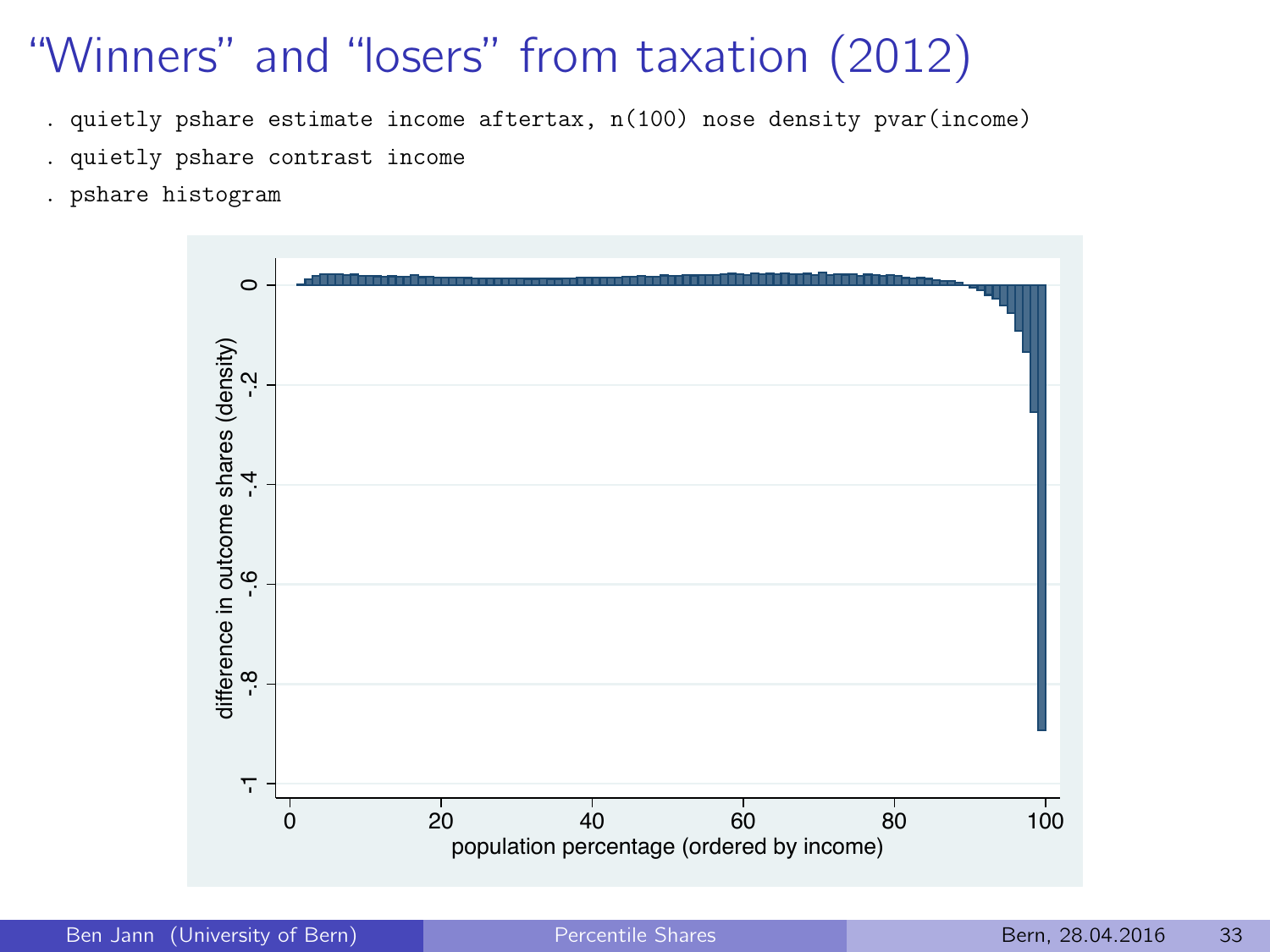## Small sample bias

- **•** Percentile shares are affected by small sample bias.
- The top percentile share is typically underestimated.
- The problem is difficult to fix.
	- $\triangleright$  Corrections could be derived based on parametric assumptions.
	- $\triangleright$  Smoothing out the data by adding random noise can be an option, but this also requires parametric assumptions.
	- $\blacktriangleright$  I evaluated a non-parametric small-sample correction using a bootstrap approach: the bias in bootstrap samples is used to derive correction factors for the main results.
	- $\triangleright$  This works very well in terms of removing bias (unless the distribution is extremely skewed).
	- ▶ However: MSE increases compared to uncorrected results!
	- $\triangleright$  Any ideas? Can Extreme Value Estimation be used to improve the estimates? Or would it be better to leave the point estimates as is and focus on obtaining bias-corrected CIs that have the correct size?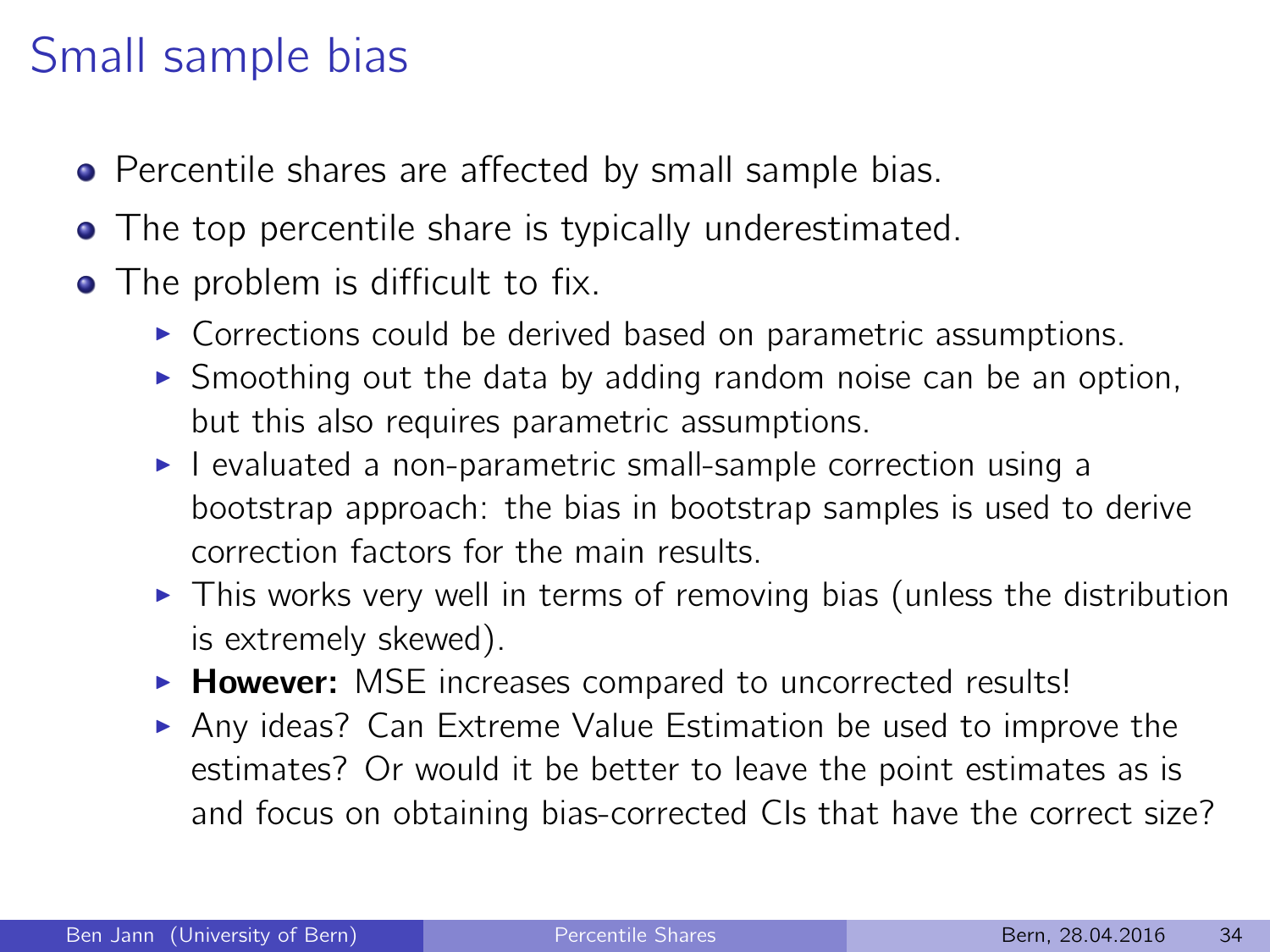## Small sample bias: how bad is the problem?

 $\bullet$  Simulation: relative bias in top 1% share using a log-normal distribution

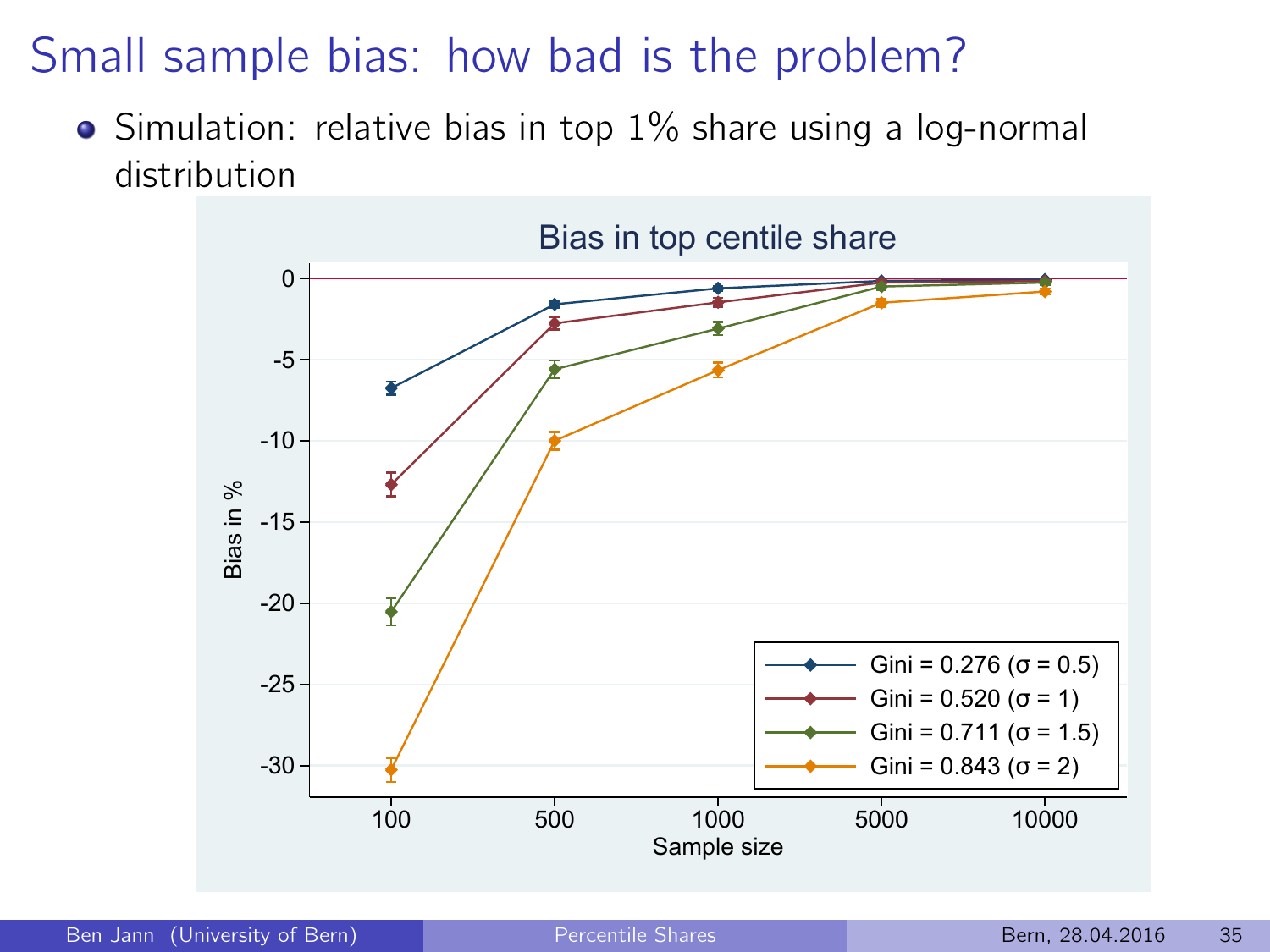## Software and paper

#### Software:

- . ssc install pshare
- Paper (forthcoming in the Stata Journal):
	- $\blacktriangleright$  Jann, Ben. 2015. Assessing inequality using percentile shares. University of Bern Social Sciences Working Papers No. 13. <https://ideas.repec.org/p/bss/wpaper/13.html>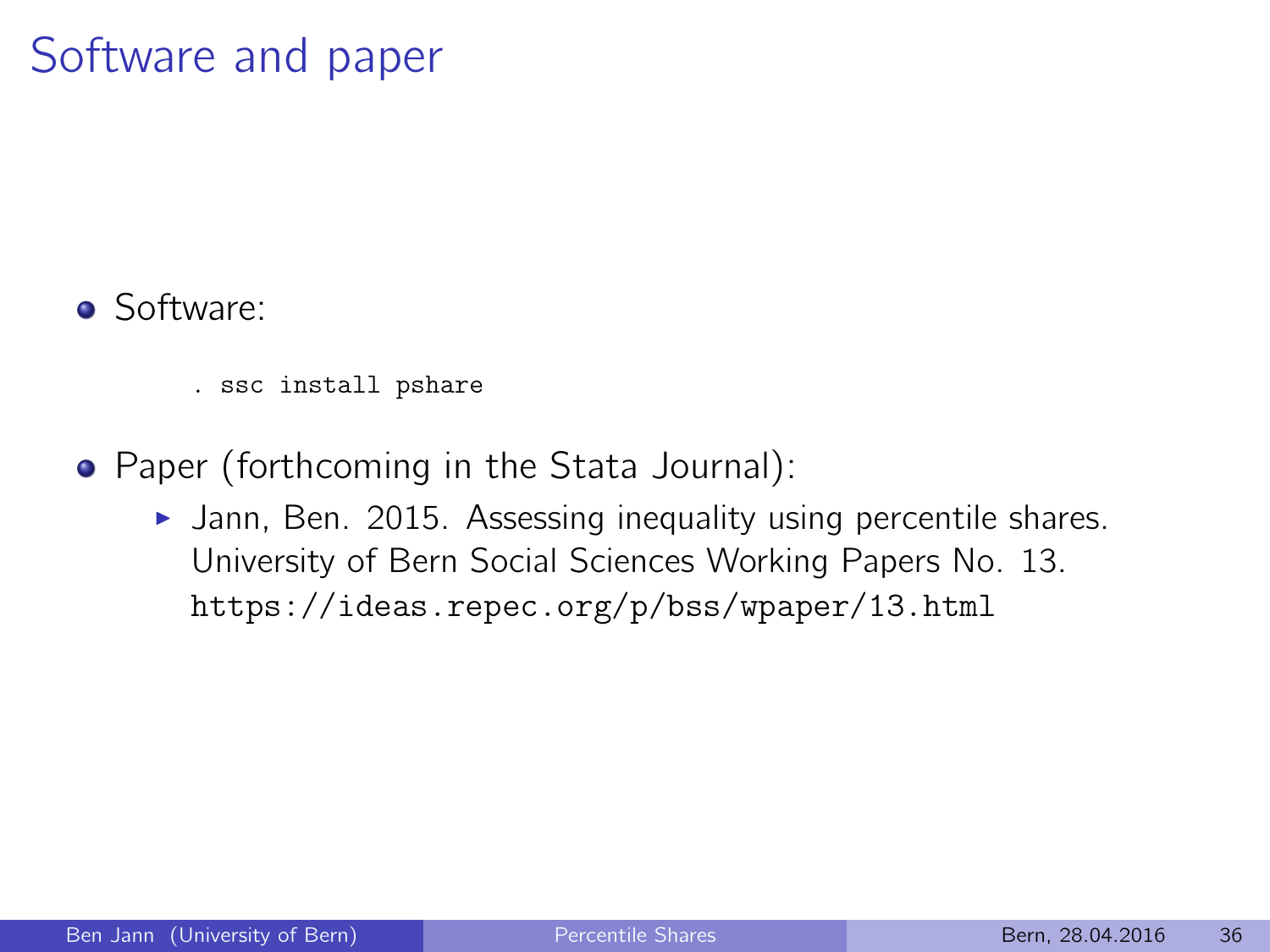• Should you still be attached to Lorenz curves/concentration curves, I wrote a companion command with similar functionality:

. ssc install lorenz

- Paper:
	- $\blacktriangleright$  Jann, Ben. 2016. Estimating Lorenz and concentration curves in Stata. University of Bern Social Sciences Working Papers No. 15. <https://ideas.repec.org/p/bss/wpaper/15.html>